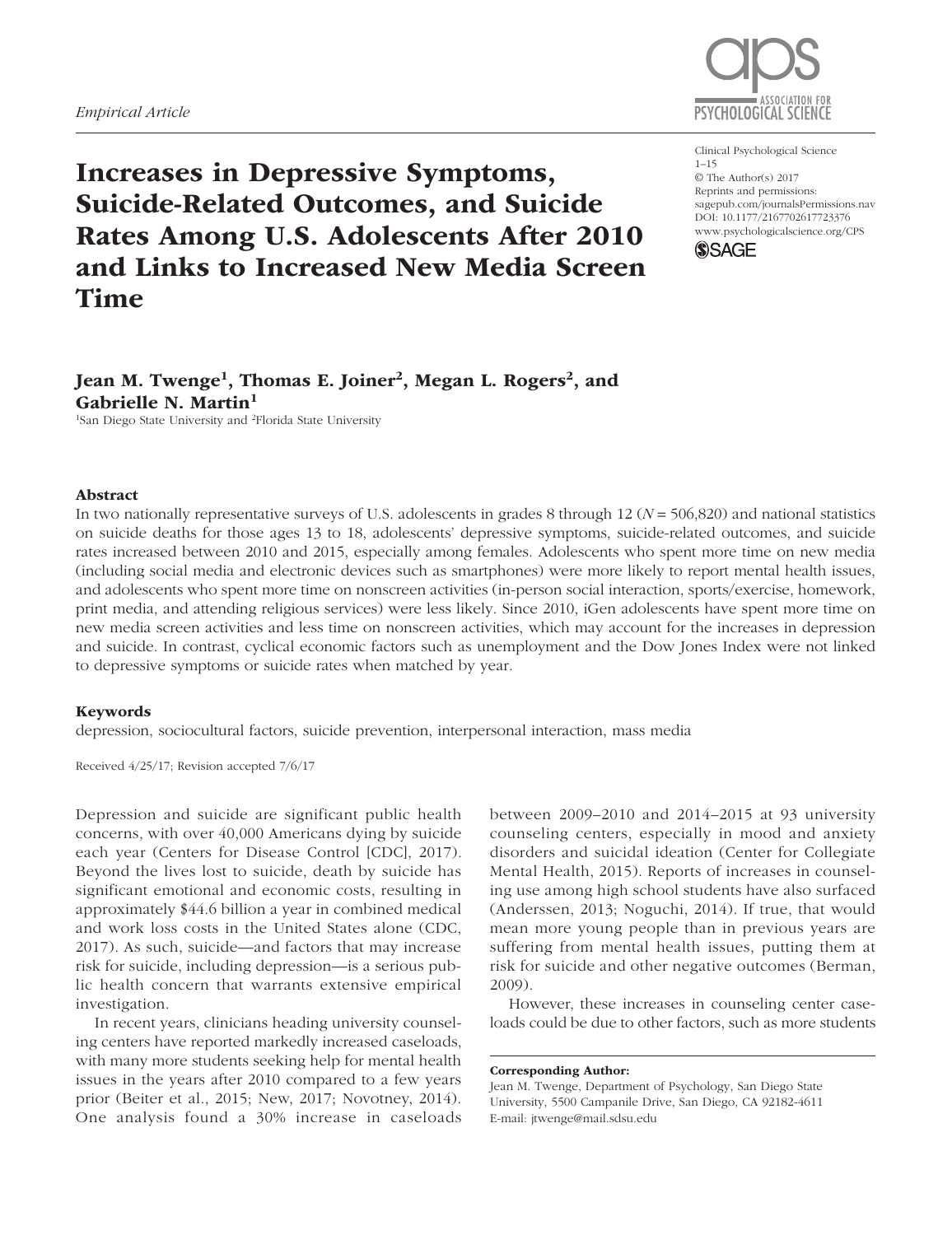with already-diagnosed mental health issues enrolling in college, improved outreach by counseling centers, and students being more willing to seek help. As Collishaw (2014) notes in his review of research on trends in the prevalence of psychiatric disorders in child populations, "substantial increases in diagnosis and treatment of child psychiatric disorders in clinical practice do not necessarily reflect changes in population prevalence. Like-for-like comparisons using unselected cohorts are required to test mental health trends" (p. 19).

Thus, it would be useful to determine trends in mental health in general samples of adolescents, preferably with data collected concurrently over several years, rather than retrospectively, to minimize issues with recall (Klerman & Weissman, 1989). Previous studies examining such concurrent samples over time up to the 2000s found incongruent results, with some identifying significant increases in psychopathology (Collishaw, Maughan, Goodman, & Pickles, 2004; Collishaw, Maughan, Natarajan, & Pickles, 2010; Twenge et al., 2010) and others concluding that no changes occurred (Costello, Erkanli, & Angold, 2006; for reviews, see Collishaw, 2014; Twenge, 2011). In some cases, these disparate findings may have been caused by changes in the measurement of mental health issues, emphasizing the importance of using the same measures over time. In addition, research on trends in mental health after 2010, the time when mental health issues were rumored to have increased, is scant (Mojtabai, Olfson, & Han, 2016), though suicide rates appear to have increased (Curtin, Warner, & Hedegaard, 2016).

Furthermore, if mental health issues have increased among adolescents, the reasons are unclear (Collishaw, 2014; Glowinski & D'Amelio, 2016). Some have speculated that increased academic pressure and homework loads are the culprit (Galloway, Conner, & Pope, 2013; Neighmond, 2013), whereas others point to the severe recession of the late 2000s (Cummins, 2016). Continuing changes in family structure (e.g., Brown, Stykes, & Manning, 2016), in patterns of substance misuse (e.g., opioids; but see McCabe et al., 2017), and in obesity rates (e.g., Ogden et al., 2016) may also be implicated.

Another possible reason for the suspected increase in mental health issues is the growing popularity of electronic communication, especially social media. Some studies link frequency of social media use to poor psychological well-being (Augner & Hacker, 2012; Kross et al., 2013; Huang, 2017; Shakya & Christakis, 2017; Tromholt, 2016), although other studies instead find links with positive well-being (e.g., Dienlin, Masur, & Trepte, 2017; Oh, Ozkaya, & LaRose, 2014; Valkenburg, Peter, & Schouten, 2006), with outcomes depending on motivation for using social media (Valkenburg & Peter, 2007) and whether the frequency of use qualifies as addictive (Andreassen et al., 2016). However, most of these studies use convenience samples of adults, with few using nationally representative samples and even fewer including the especially vulnerable population of adolescents.

Examining how adolescents spend their time including both screen and nonscreen activities—may be especially important, as  $iGen<sup>1</sup>$  adolescents in the 2010s spent more time on electronic communication and less time on in-person interaction than their Millennial and Generation X (GenX) predecessors at the same age (Twenge, 2017; Twenge & Uhls, 2017). It is worth remembering that humans' neural architecture evolved under conditions of close, mostly continuous face-to-face contact with others (including nonvisual and nonauditory contact; i.e., touch, olfaction; Baumeister & Leary, 1995; Lieberman, 2013) and that a decrease in or removal of a system's key inputs may risk destabilization of the system (e.g., Badcock, Davey, Whittle, Allen, & Friston, 2017).

In-person social interaction (also known as face-toface communication) provides more emotional closeness than electronic communication (Sherman, Minas, & Greenfield, 2013) and, at least in some studies, is more protective against loneliness (Kross et al., 2013; cf. Deters & Mehl, 2013). Some research suggests that electronic communication, particularly social media, may even increase feelings of loneliness (Song et al., 2014), and time spent on electronic communication has increased considerably since the smartphone (a mobile phone with Internet access) was introduced in 2007 and gained market saturation around 2012 (Smith, 2017).

These changes in social interaction are especially relevant for suicide and suicide-related outcomes, as posited by the interpersonal theory of suicide. Briefly, the interpersonal theory of suicide (Joiner, 2005; Van Orden et al., 2010) proposes that the desire for suicide results from the combination of two interpersonal risk factors: thwarted belongingness (i.e., social disconnection/alienation, loneliness) and perceived burdensomeness (i.e., feeling as though one is a burden on others). Empirical support for the theory's propositions is considerable. For example, Chu et al. (2017) meta-analyzed work on 122 published and unpublished samples and found support for theory predictions; both perceived burdensomeness and thwarted belongingness displayed robust connections to suicidal ideation (with some evidence for burdensomeness having a stronger connection). Given the recent shifts in adolescent social interaction, increases in both perceived burdensomeness and thwarted belongingness may be particularly salient risk factors for suicide in this population. As such, exploring trends in mental health and examining possible causes (e.g., changes in the mode and quantity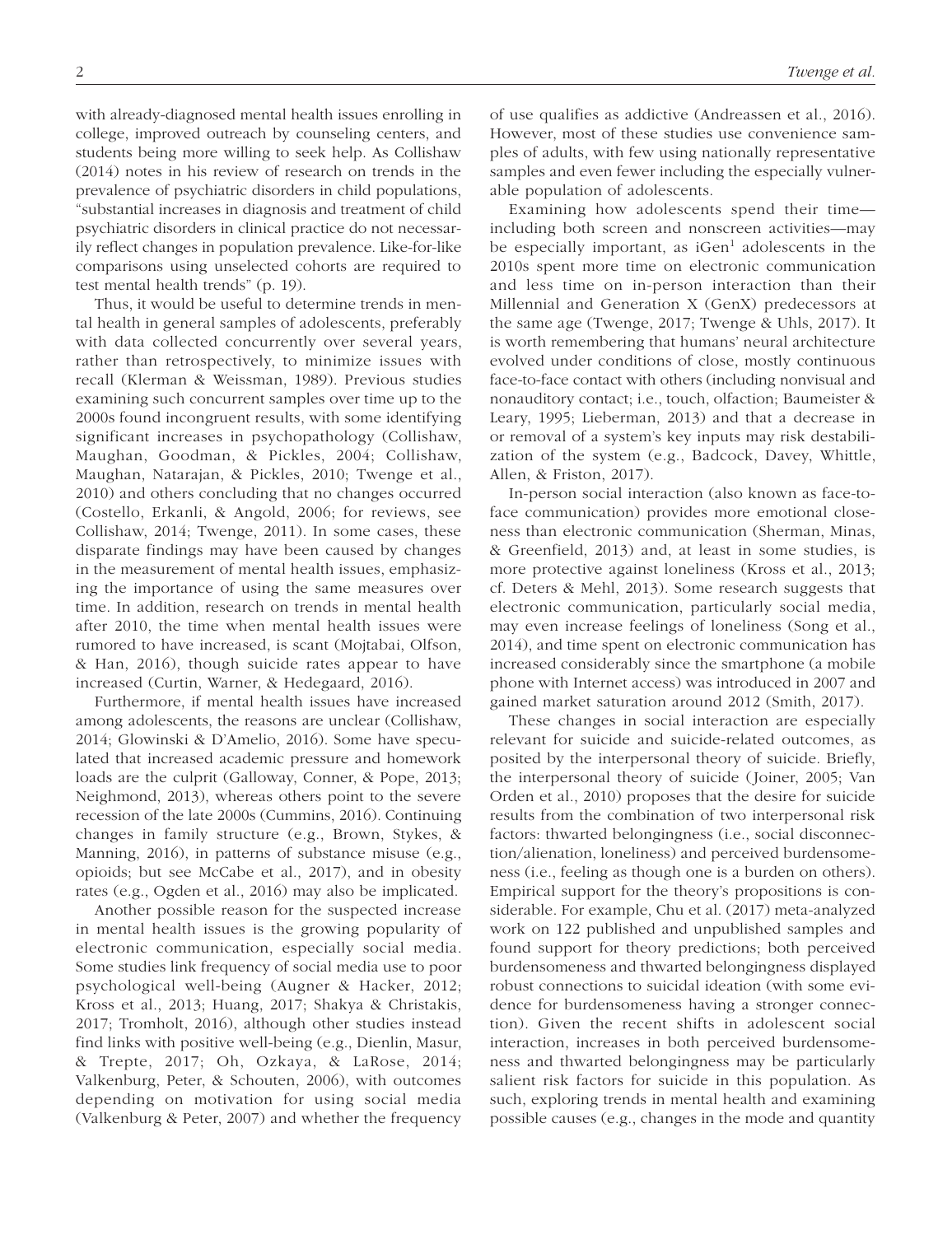of adolescent social interaction leading to increased perceived burdensomeness and thwarted belongingness) may be an informative avenue of research.

The current research has two goals. First, we seek to determine if the prevalence of depressive symptoms, suicide-related outcomes (i.e., suicidal ideation, plans, and attempts), and suicide deaths has increased in nationally representative samples of U.S. adolescents in recent years and whether these birth cohort trends<sup>2</sup> differ by gender, race, age, region, and socioeconomic status (SES). Second, we examine possible causes behind trends in adolescents' mental health, primarily focusing on shifts in adolescents' use of leisure time in these same nationally representative samples. We examine correlations between mental health and a wide array of activities including new media screen time (e.g., electronic device use, social media), older media screen time (TV watching), and nonscreen activities (e.g., in-person social interaction, sports/exercise, homework, attending religious services). We also examine the role of economic factors at the group level, including cyclical economic trends (unemployment, stock index performance) and income inequality, as economic hardships have been linked with depression (Zhai et al., 2016) and income inequality has been linked to lower overall happiness (Oishi, Kesebir, & Diener, 2011).

Identifying the mechanisms underlying trends in mental health is necessarily difficult as experimental trials are not possible: Adolescents cannot be randomly assigned to experience different eras. Thus, we must turn to correlational research to provide evidence. At minimum, possible causes must meet two criteria. First, they must be linked to mental health indicators in a population of individuals. For example, more frequent use of new media might be correlated with higher levels of depressive symptoms. Second, the variable must change over the years in parallel with trends in mental health indicators.

In this paper, we take these two steps, drawing on data from two large, nationally representative surveys of U.S. adolescents conducted since 1991 (the Monitoring the Future [MtF] survey and the Youth Risk Behavior Surveillance System [YRBSS]) and the U.S. CDC data on suicide deaths since 1999. These three sources allow a time-lag design that holds age constant while birth cohort and time period vary, allowing for the examination of cultural change across three generations of adolescents (GenX, Millennials, and iGen) disentangled from age effects. After determining trends in depressive symptoms, suicide-related outcomes, and suicide rates, we applied a two-step process to rule in or out possible causes. First, we examined which activities (e.g., electronic device use, social media, in-person social interaction, homework time) were correlated with depressive

symptoms and suicide-related outcomes. Second, we determined whether the temporal trends in adolescents' screen and nonscreen activities and group-level economic factors paralleled the trends in depressive symptoms, suicide-related outcomes, and suicide rates.

## Methods

## *Samples*

MtF is a nationally representative survey of 8th, 10th, and 12th graders administered every year since 1991 (Johnston, Bachman, O'Malley, Schulenberg, & Miech, 2016). All procedures of the survey are annually reviewed and approved by the University of Michigan Institutional Review Board. For the items used here, *n* = 388,275.

The YRBSS is a nationally representative sample of high school students (9th, 10th, 11th, and 12th graders) administered by the CDC every other year since 1991. The YRBSS protocol was approved by the CDC Institutional Review Board (CDC, 2016). For the items used here,  $n = 118,545$ .

Suicide deaths per 100,000 population for the age group corresponding to the MtF and YRBSS respondents (ages 13 to 18) were calculated from the online version of the CDC Fatal Injury Reports, which has data available from 1999 to 2015 (CDC, 2017). This site provides custom age ranges and breakdowns by sex, race/ ethnicity, and region for suicide rates in each year.

### *Assessments*

**Depressive symptoms.** MtF included six items from the Bentler Medical and Psychological Functioning Inventory depression scale (Newcomb, Huba, & Bentler, 1981): "Life often seems meaningless," "I enjoy life as much as anyone" (reverse scored), "The future often seems hopeless," "I feel that I can't do anything right," "I feel that my life is not very useful," and "It feels good to be alive" (reverse scored). Response choices ranged from 1 (*disagree*) to 5 (*agree*). After recoding the two reverse-scored items, item-mean scores were computed ( $\alpha = .86$ ).

**Suicide-related outcomes.** This section on the YRBSS included four items: "During the past 12 months, did you ever feel so sad or hopeless almost every day for two weeks or more in a row that you stopped doing some usual activities?" "During the past 12 months, did you ever seriously consider attempting suicide?" "During the past 12 months, did you make a plan about how you would attempt suicide?" Response choices for these three items were "yes" or "no." Another item, "During the past 12 months, how many times did you actually attempt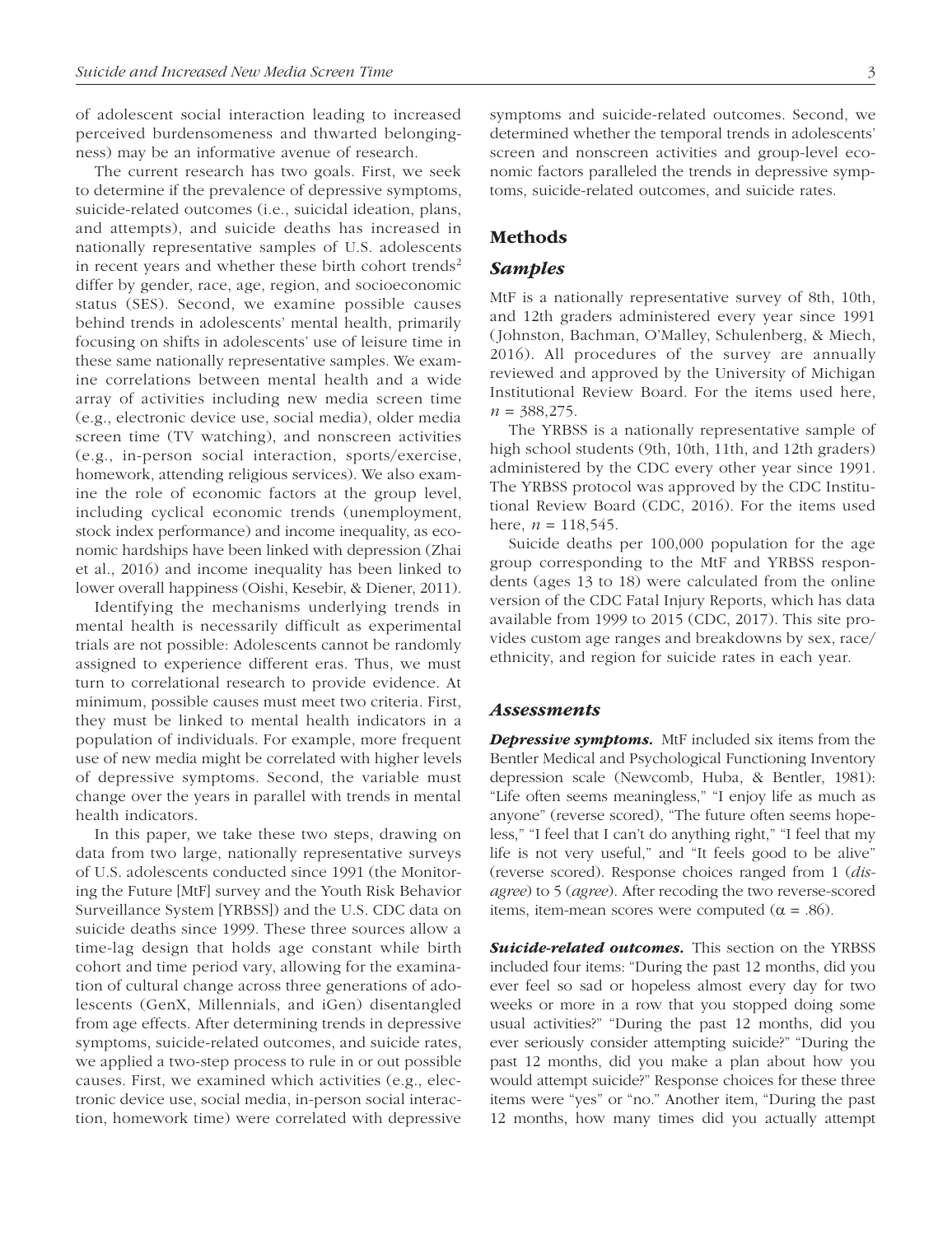suicide?" was recoded to 0 times = "no" and one time, two or three times, four or five times, or six or more times = "yes." Participants who responded "yes" to any of the four items were recorded as having at least one suicide-related outcome (α = .75).

*Electronic device use.* In 2009, YRBSS asked, "On an average school day, how many hours do you play video or computer games or use a computer for something that is not school work? (Include activities such as Nintendo, Game Boy, PlayStation, Xbox, computer games, and the Internet.)" In 2011, "On an average school day, how many hours do you play video or computer games or use a computer for something that is not school work? (Include activities such as Xbox, PlayStation, Nintendo DS, iPod touch, Facebook, and the Internet.)" In 2013 and 2015, "On an average school day, how many hours do you play video or computer games or use a computer for something that is not school work? (Count time spent on things such as Xbox, PlayStation, an iPod, an iPad or other tablet, a smartphone, YouTube, Facebook or other social networking tools, and the Internet.)" Response choices were recoded as follows: "I do not play video or computer games or use a computer for something that is not school work" = 0; "less than 1 hour per day" = .5; "1 hour per  $day'' = 1$ ; "2 hours per day" = 2; "3 hours per day" = 3; "4 hours per day" = 4; and "5 or more hours per day" = 6.

*Social media use.* MtF asked beginning in 2009, "How often do you do each of the following? Visit social networking websites (like Facebook)." Response choices were *never* = 1, *a few times a year* = 2, *once or twice a month* = 3, *at least once a week* = 4, and *almost every day* = 5.

**Internet news.** The MtF 8th and 10th grade surveys asked, "How often do you use each of the following to get information about news and current events? The Internet." Response choices were *never* = 1, *a few times a year* = 2, *once or twice a month* = 3, *at least once a week* = 4, and *almost every day* = 5.

*TV watching.* The MtF 8th and 10th grade surveys asked two questions on TV watching. First, "How much TV do you estimate you watch on an average weekday?" Response choices were recoded to *none* = 0, *half-hour or less* = .25, *about 1 hour* = 1, *about 2 hours* = 2, *about 3 hours* = 3, *about 4 hours* = 4, and *5 hours or more* = 6. Second, "How much TV do you estimate you watch on an average WEEKEND (both Saturday and Sunday combined)?" Response choices were recoded to *none* = 0, *an hour or less* = .5, *1–2 hours* = 1.5, *3–4 hours* = 3.5, *5–6 hours* = 5.5, *7–8 hours* = 7.5, and *9 or more hours* = 10. We multiplied the weekday estimate by 5, added the

weekend estimate, and divided the total by 7 to obtain a daily estimate.

YRBSS asked, "On an average school day, how many hours do you watch TV?" Response choices were recoded as "I do not watch TV on an average school day" =  $0$ , "Less than 1 hour per day" = .5, "1 hour per day" = 1, "2 hours per day" = 2, "3 hours per day" = 3, "4 hours per day" = 4, and "5 or more hours per day" =  $6$ .

*Homework.* MtF asked, "About how many hours do you spend in an average week on all your homework including both in school and out of school?" with response choices recoded to *0 hours* = 0, *1–4 hours* = 2.5, *5–9 hours* = 7, *10–14 hours* = 12, *15–19 hours* = 17, *20–24 hours* = 22, and *25 or more hours* = 30.

**In-person social interaction.** MtF asked six items about different types of in-person social interaction. Four items were asked in the same section beginning "How often do you do each of the following?": "get together with friends, informally"; "go to parties or other social affairs"; "ride around in a car (or motorcycle) just for fun"; or "go to a shopping mall." Response choices were *never* = 1, *a few times a year* = 2, *once or twice a month* = 3, *at least once a week* = 4, and *almost every day* = 5. Another item asked about going out: "During a typical week, on how many evenings do you go out for fun and recreation? (Don't count things you do with your parents or other adult relatives)" with response choices recoded to *less than one* = .25, *one* = 1, *two* = 2, *three* = 3, *four or five* = 4.5, and *six or seven* = 6.5. Less than one was recoded as .25 instead of .50 because "none" was not a response choice on this item. Another asked about dating: "On average, how often (if ever) do you go out with a date?" with choices recoded to *never* = 0, *once a month or less* = .12, *2 or 3 times a month* = .58, *once a week* = 1, *2 or 3 times a week* = 2.5, and *over 3 times a week* = 4. The calculations for the first two recodes were as follows: once a month or less = .50 times a month, divided by 4.3 (the average number of weeks in a month) =  $.12$ ; 2 or 3 times a month =  $2.5$ , divided by 4.3 = .58. The six items were *z*-scored, added together, and divided by 6 ( $\alpha$  = .68).

*Print media.* The MtF 8th- and 10th-grade surveys asked, "How often do you do each of the following? Read magazines. Read newspapers." Response choices were *never* = 1, *a few times a year* = 2, *once or twice a month* = 3, *at least once a week* = 4, and *almost every day* = 5. Responses were *z*-scored, added, and divided by 2 ( $\alpha$  = .59).

**Sports or exercise.** MtF asked, "How often do you do each of the following? Actively participate in sports, athletics, or exercising." Response choices were *never* = 1, *a*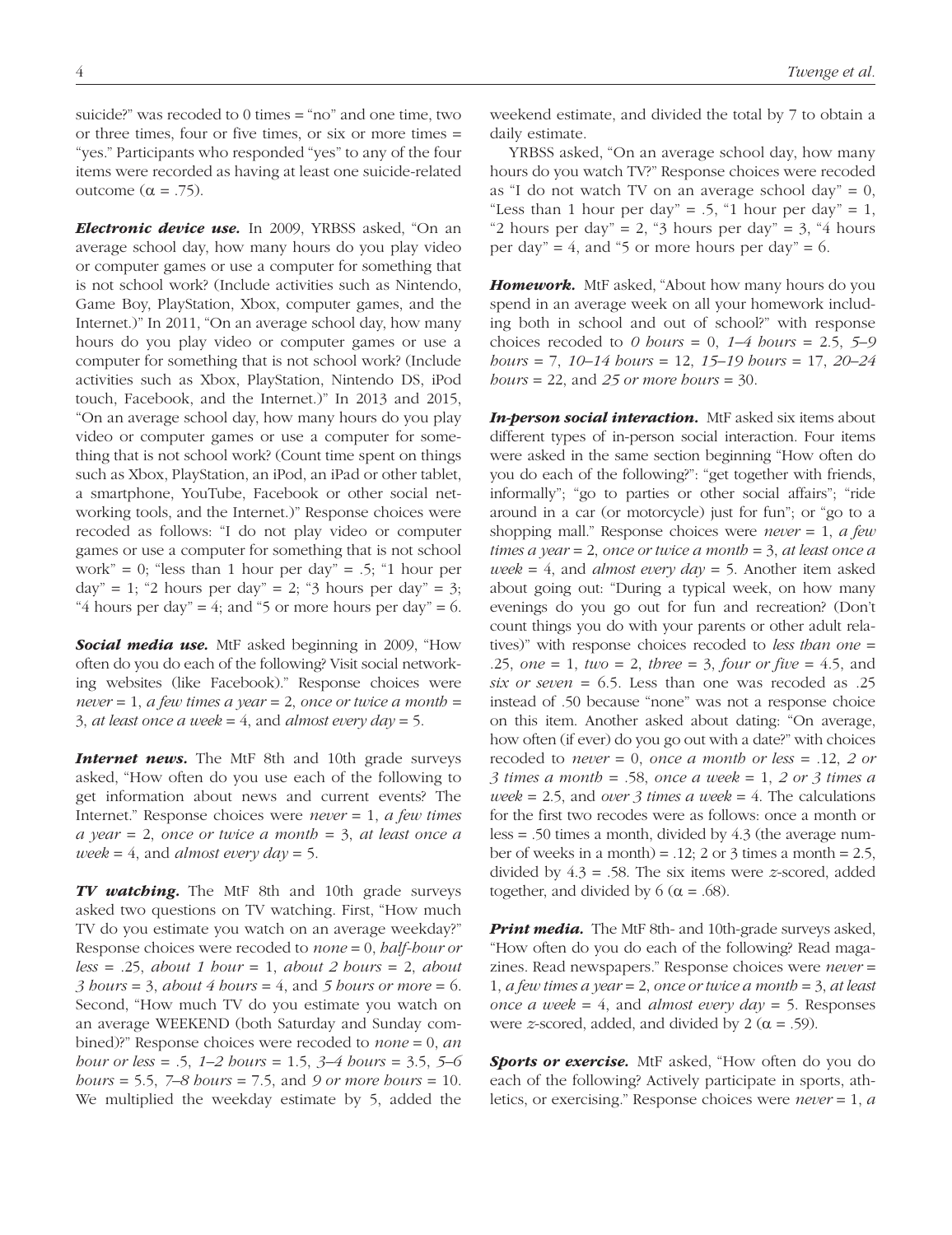*few times a year* = 2, *once or twice a month* = 3, *at least once a week* = 4, and *almost every day* = 5.

YRBSS asked, "During the past 7 days, on how many days were you physically active for a total of at least 60 minutes per day? (Add up all the time you spent in any kind of physical activity that increased your heart rate and made you breathe hard some of the time.)" Response choices were recoded to  $0 \text{ days} = 0$ ,  $1 \text{ day} = 1$ ,  $2 \text{ days} = 1$ 2, *3 days* = 3, *4 days* = 4, *5 days* = 5, *6 days* = 6, and *7*   $days = 7$ .

*Religious services.* MtF asked, "How often do you attend religious services?" Response choices were *never* = 1, *rarely* = 2, *once or twice a month* = 3, and *once a week or more* =  $4$ .

**Paid job.** The MtF 8th- and 10th-grade surveys asked, "On average over the school year, how many hours per week do you work in a paid job?" Those who answered anything but "none" were coded as having a paid job.

*Demographic moderators and controls.* Both surveys assessed grade, sex (male vs. female), and race (Black, White, and Hispanic in MtF, with Hispanic measured only for 2005 and later; Black, White, Hispanic, and other in YRBSS). MtF also assessed region (Northeast, Midwest, South, and West) as well as mother's and father's highest level of education, a proxy for SES; we used mother's education as it had less missing data than father's education. The CDC suicide death data can be separated by sex, age, region, and race/ethnicity, with race recorded as Black, White, American Indian/Alaska Native, Asian/ Pacific Islander, and other (filtered to all be non-Hispanic), and Hispanic (of all races).

*Economic factors.* We gathered yearly statistics on the (a) unemployment rate, (b) the change in the Dow Jones Industrial Average (DJIA), and (c) the GINI index of income inequality from publicly available sources such as the Bureau of Labor Statistics.

### *Statistical analyses*

For our analyses of trends over time in depressive symptoms, suicide-related outcomes, and suicide rates, we separated the older data into 5-year intervals (e.g., 2000–2004) to provide a compromise between specificity and breadth, dividing at the decade and half-decade marks to enable references to specific time periods (e.g., "the early 2000s," for 2000–2004). For the years 2010 and later, we display the year-by-year data. Due to the large sample sizes, we focus primarily on percentage change or effect sizes rather than statistical significance in the change over time analyses. Depressive symptoms are reported as item means and as the percentage of adolescents with item means over 3 (which is the midpoint of the scale and about 1 *SD* above the mean). Suicide-related outcomes are presented as the percentage who reported at least one outcome, and the suicide rate is reported as deaths per 100,000 population.

We examined correlations between the mental health indicators (depressive symptoms and suicide-related outcomes) and screen and nonscreen activities. In MtF, these analyses were limited to 8th and 10th graders as the depressive symptoms and social media items were not asked of the same participants on the 12th grade survey. We first present bivariate correlations, followed by partial correlations controlling for sex, race/ethnicity, grade, US region, and SES (using dummy codes for race/ethnicity, grade, and region), and correlations for boys and girls separately. We also report partial correlations for depressive symptoms controlling for in-person social interaction (to capture the unique effects of activities on depressive symptoms apart from in-person social interaction) and examine levels of depressive symptoms among those low and high (±1 *SD*) in inperson social interaction and low and high in social media use (low = never; high = use almost every day). As the survey designs include different participants every year (a time-lag design), we were only able to examine concurrent correlations between activities and mental health; thus, lagged analyses examining the time course of activities and mental health (such as those used in longitudinal designs following the same participants) were not possible. We focused on 2009 through 2015, as the question on social media was first asked in 2009. As suggested by the survey administrators, the YRBSS data were weighted using the "weight" variable.

To examine the co-occurrence of adolescent mental health issues with economic factors and new media screen time, we matched the means of these variables by year, an established method for exploring cultural change at the group level (Grossmann & Varnum, 2015; Twenge, Campbell, & Carter, 2014; Varnum & Grossmann, 2016). Because means vary less than individuals, these ecological correlations are often high; to compensate, the *df* is the number of years rather than the number of individuals. We matched the means for depressive symptoms, suicide-related outcomes, and suicide rates by year with the unemployment rate, DJIA change, and the GINI measure of income inequality. To provide a direct comparison with new media screen time, we also matched the mental health indicators by year with smartphone adoption rates (Smith, 2017; these statistics were available beginning in 2011, and smartphones were introduced in 2007, so we assumed linear growth between 2007 and 2010) and with mean frequency of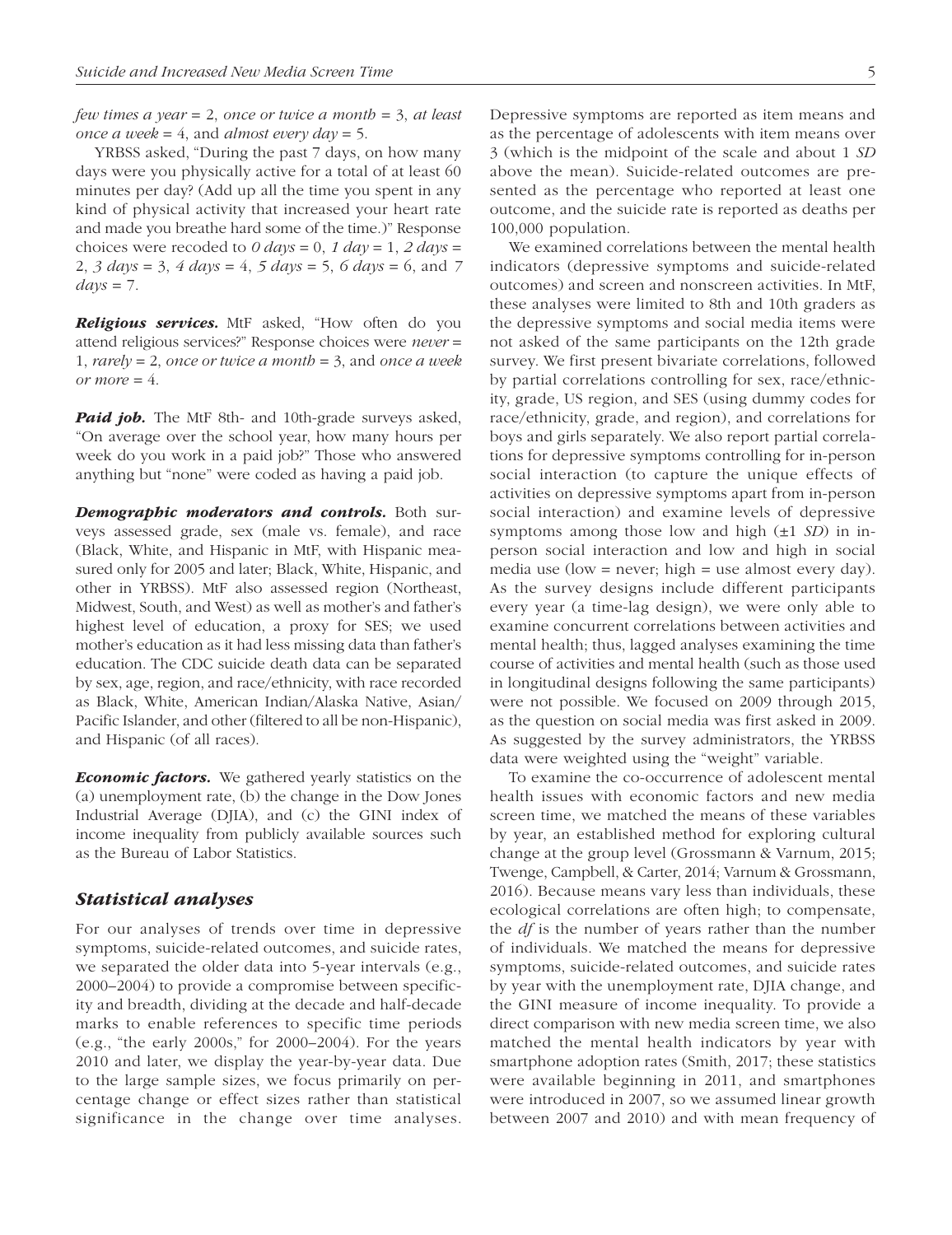

Fig. 1. Depressive symptoms (item mean), 8th, 10th, and 12th graders, by sex, MtF, 1991–2015.

social media use from the MtF dataset (see Table S1 in the [Supplemental Material](http://journals.sagepub.com/doi/suppl/10.1177/2167702617723376) available online). Because the items on suicide-related outcomes were asked only every other year, these analyses are based on a smaller number of years and thus should be interpreted with caution.

## Results

## *Trends in mental health indicators*

Depressive symptoms, suicide-related outcomes, and suicide deaths among adolescents all rose during the 2010s. These increases follow a period when mental health issues were declining or stable (see Table 1). Between 2009/2010 and 2015, 33% more adolescents exhibited high levels of depressive symptoms (item mean of 3 or over; 16.13% in 2010, 21.48% in 2015), 12% more reported at least one suicide-related outcome (31.93% in 2009, 35.80% in 2015; 5% more since 2011, 34.21%), and 31% more died by suicide (5.38 per 100,000 population in 2010, 7.04 in 2015).

The increase in depressive symptoms and suiciderelated outcomes was driven almost exclusively by females (see Table 1 and Fig. 1). Between 2009/2010 and 2015, 58% more females scored high in depressive symptoms (16.74% in 2010, 26.40% in 2015) and 14% more reported at least one suicide-related outcome (39.82% in 2009, 45.39% in 2015; 12% more since 2011, 40.67%). The increase in suicide rates among adolescents also appeared among males but was larger among females, rising 65% between 2010 and 2015 (from 2.93 to 4.21) and more than doubling between the late 1990s and 2015 (from 1.99 to 4.21; see Table 1 and Fig. S1 in the [Supplemental Material](http://journals.sagepub.com/doi/suppl/10.1177/2167702617723376)). The increases in depressive symptoms and suicide-related outcomes were fairly similar among Hispanics, Blacks, and Whites, with more variation in suicide rate trends by race or ethnicity. Increases in depressive symptoms were similar among those of lower and higher SES and were larger in the West and among 12th graders. The recent increase in suicide rates appeared only in the Midwest, South, and West, but not in the Northeast (see Table 1).

The effect size for the rise in depressive symptoms among females in 2010 through 2015 was *d* = .27, which falls between a small and medium effect size. However, this change must be understood in the context of the brief 5-year period over which it occurred. The change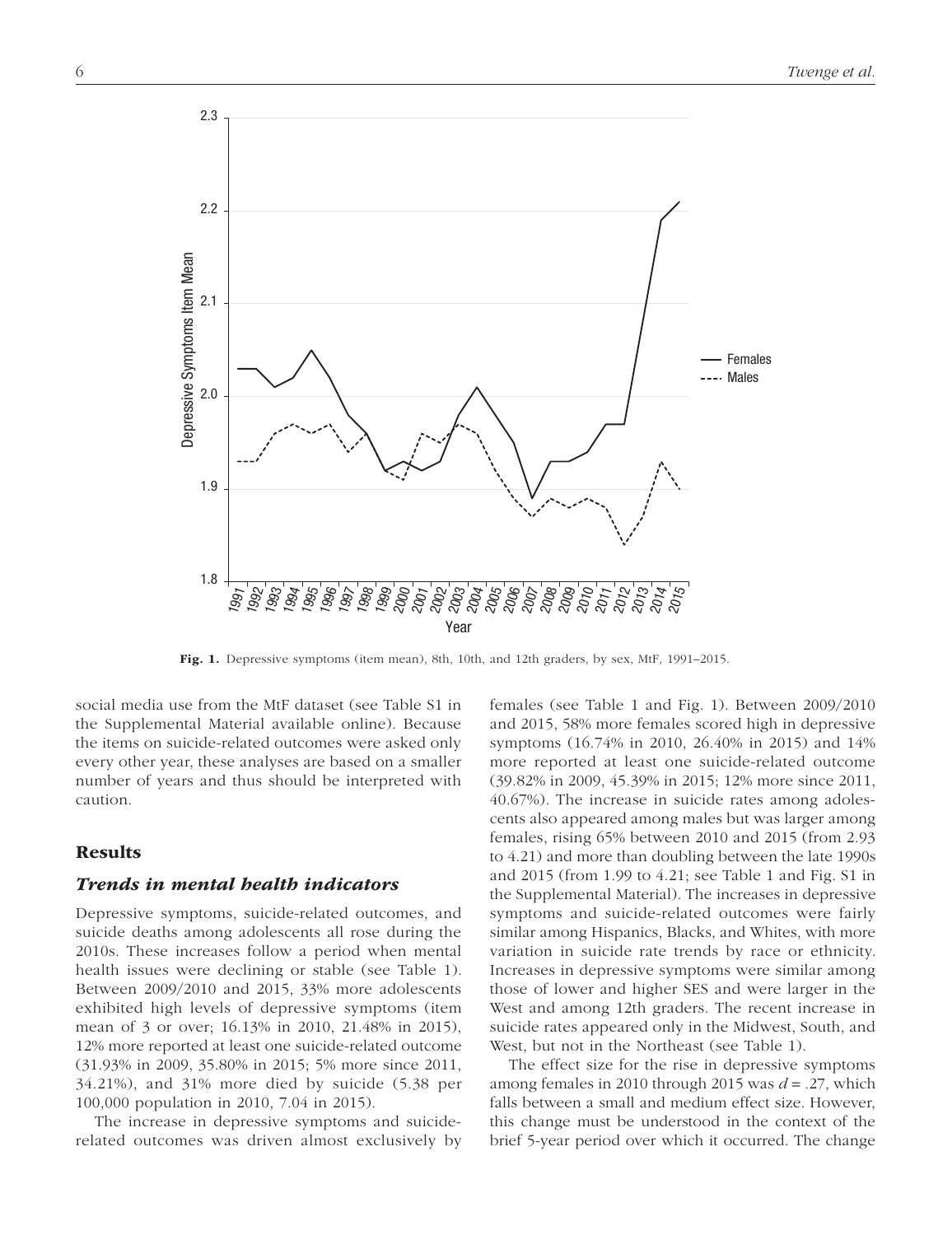| to 2015<br>0.15<br>0.16<br>0.10<br>0.16<br>0.15<br>0.18<br>0.15<br>0.13<br>0.15<br>0.22<br>0.18<br>0.20<br>33.17<br>8.55<br>36.16<br>44.92<br>30.23<br>0.27<br>0.11<br>0.01<br>57.71<br>38.31<br>2009/2010<br>$-0.08$<br>$-0.05$<br>$-0.08$<br>$-0.05$<br>$-0.03$<br>$-0.09$<br>$-0.07$<br>$-0.08$<br>$-0.07$<br>$-0.09$<br>$-4.89$<br>$-5.90$<br>6.55<br>$-13.10$<br>$-1.69$<br>$-0.07$<br>$-0.03$<br>$-0.07$<br>$-5.44$<br>$-0.11$<br>$-0.07$<br>$-6.94$<br>(0.99)<br>$(1.00)$<br>(0.90)<br>$2.00$<br>$(0.93)$<br>(1.00)<br>(1.01)<br>(0.97)<br>(1.00)<br>$2.16$<br>(1.00)<br>(0.99)<br>2015<br>(1.00)<br>(1.06)<br>(0.98)<br>(1.03)<br>(0.90)<br>$2.00\,$<br>2.20<br>2.05<br>2.21<br>2.16<br>$2.01\,$<br>2.04<br>2.05<br>$2.08$<br>2.06<br>$1.97\,$<br>2.04<br>21.48<br>26.40<br>24.10<br>18.55<br>$16.37\,$<br>19.56<br>25.74<br>$\begin{array}{l} (1.06) \\ 1.93 \\ (0.92) \\ 2.18 \\ (0.98) \\ (0.90) \\ (0.90) \\ (0.90) \\ (0.90) \\ (0.90) \\ (0.90) \\ (0.90) \\ (0.90) \\ (0.90) \\ (0.90) \\ (0.90) \\ (0.90) \\ (0.90) \\ (0.90) \\ (0.90) \\ (0.90) \\ (0.90) \\ (0.90) \\ (0.90) \\ (0.90) \\ (0.90) \\ (0.90) \\ (0.90) \\ (0.90) \\ (0.90) \\ (0.90$<br>$\begin{array}{c} (1.02) \\ 2.21 \\ 1.03) \\ (1.09) \\ (0.98) \\ (1.02) \\ (1.02) \\ \end{array}$<br>$\begin{array}{c} 2.02 \\ 1.00 \\ 2.06 \\ 1.00 \end{array}$<br>(1.01)<br>(1.03)<br>(1.01)<br>(0.93)<br>2.15<br>$2.01\,$<br>2.08<br>2014<br>(1.01)<br>2.19<br>$2.07\,$<br>2.01<br>19.81<br>25.62<br>$2.07\,$<br>21.21<br>25.44<br>23.03<br>17.20<br>16.61<br>$2.00$<br>(0.96)<br>$\begin{array}{c} 1.87 \\ 0.88 \\ 2.08 \\ 0.96 \end{array}$<br>$2.04$<br>(0.98)<br>$\frac{1.98}{(0.98)}$<br>$\frac{2.01}{(0.97)}$<br>(0.85)<br>(0.96)<br>$2.08$<br>(1.02)<br>$1.90\,$<br>2013<br>18.46<br>1.98<br>14.65<br>20.29<br>21.85<br>14.72<br>17.28<br>21.82<br>(0.98)<br>$\begin{array}{c} 1.87 \\ 0.89) \\ 1.93 \\ 0.04 \end{array}$<br>$\begin{array}{c} 1.84 \\ 0.86 \end{array}$<br>(0.93)<br>$\begin{array}{c} 1.87 \\ 0.86 \end{array}$<br>(0.91)<br>$\begin{array}{c} 1.82 \\ 0.87) \\ 1.87 \\ 0.91) \end{array}$<br>$1.95$<br>(0.92)<br>$1.90$<br>(0.95)<br>(0.93)<br>(0.85)<br>2012<br>(0.97)<br>$2.04$<br>$1.86\,$<br>2.05<br>(0.92)<br>$1.89\,$<br>15.98<br>19.35<br>19.90<br>17.87<br>14.92<br>1.91<br>14.01<br>13.77<br>$\begin{array}{c} 1.88 \\ 0.89 \end{array}$<br>$\begin{array}{l} 39 \overline{3} & 39 \overline{3} & 39 \overline{3} & 39 \overline{3} & 39 \overline{3} & 39 \overline{3} & 39 \overline{3} & 39 \overline{3} \\ 10 & 19 \overline{3} & 19 \overline{3} & 19 \overline{3} & 19 \overline{3} & 19 \overline{3} & 19 \overline{3} \\ 11 & 19 \overline{3} & 19 \overline{3} & 19 \overline{3} & 19 \overline{3} & 19 \overline{3} & 19 \overline{3} \\ 13 & $<br>$1.92$<br>(0.94)<br>$1.94$<br>(0.92)<br>(0.96)<br>$(0.87)$<br>16.69<br>$1.93$<br>$(0.92)$<br>$1.89\,$<br>2011<br>15.33<br>1.97<br>17.93<br>19.32<br>15.41<br>15.71<br>19.54<br>$\begin{array}{l} 1000 \\ 11000 \\ 12000 \\ 13000 \\ 14000 \\ 15000 \\ 16000 \\ 16000 \\ 16000 \\ 16000 \\ 16000 \\ 16000 \\ 16000 \\ 16000 \\ 16000 \\ 16000 \\ 16000 \\ 16000 \\ 16000 \\ 16000 \\ 16000 \\ 16000 \\ 16000 \\ 16000 \\ 16000 \\ 16000 \\ 16000 \\ 16000 \\ 16000 \\ 16000 \\ 160$<br>$\begin{array}{c} 1.94 \\ 0.94 \\ 1.89 \\ 0.89 \end{array}$<br>$\begin{array}{c} 1.91 \\[-4pt] 0.91) \\[-4pt] 1.87 \end{array}$<br>$\frac{(0.83)}{16.13}$<br>2010<br>(0.92)<br>16.74<br>15.08<br>17.70<br>12.80<br>1.92<br>15.02<br>18.61<br>$\frac{1.89}{(0.88)}$<br>(0.92)<br>(0.85)<br>(0.90)<br>(0.95)<br>$\begin{array}{c} 1.83 \\ 0.87 \end{array}$<br>(0.91)<br>(9.94)<br>$1.90$<br>(0.90)<br>(0.91)<br>$1.94$<br>(0.91)<br>$\frac{1.93}{(0.95)}$<br>$1.92$<br>(0.90)<br>(0.82)<br>(0.91)<br>2009<br>$2.03$<br>$1.92\,$<br>$1.96\,$<br>$2.04$<br>$1.87\,$<br>1.92<br>$1.87\,$<br>$1.87\,$<br>16.75<br>16.01<br>14.94<br>18.94<br>13.80<br>19.15<br>14.85<br>$1.96$<br>(0.92)<br>$\begin{array}{c} 1.94 \\ 0.91) \\ 1.92 \\ 0.90 \end{array}$<br>$\frac{2.03}{(0.93)}$<br>$1.95$<br>(0.90)<br>(0.94)<br>$\begin{array}{c} 1.87 \\ 0.88 \end{array}$<br>$1.96$<br>(0.94)<br>$1.97$ $(0.91)$<br>(0.84)<br>16.89<br>$17.00\,$<br>13.46<br>19.78<br>(0.91)<br>(0.93)<br>$\begin{array}{c} 1.87 \\ 0.84) \\ 1.92 \\ 0.91) \end{array}$<br>16.98<br>$1.89\,$<br>16.01<br>2004<br>2.05<br>1.96<br>$1.94\,$<br>(0.91)<br>(0.84)<br>(0.90)<br>(0.92)<br>(0.88)<br>(0.91)<br>(0.90)<br>(0.91)<br>(0.92)<br>(0.88)<br>(0.85)<br>(0.92)<br>(0.92)<br>(0.91)<br>1999<br>1.99<br>$1.96\,$<br>2.04<br>$1.90\,$<br>$1.95$<br>1.99<br>$1.98\,$<br>1.98<br>1.95<br>$1.90\,$<br>1.94<br>16.40<br>1.91<br>17.06<br>18.90<br>1.97<br>$1.97\,$<br>17.51<br>16.17<br>14.67<br>(0.86)<br>(0.90)<br>(0.90)<br>(0.93)<br>(0.90)<br>(0.92)<br>(0.87)<br>(0.91)<br>(0.90)<br>(0.90)<br>(0.90)<br>$(0.87)$<br>(0.92)<br>(0.85)<br>1994<br>1.96<br>2.05<br>$1.98\,$<br>1.98<br>$1.97\,$<br>2.02<br>2.00<br>1.99<br>1.99<br>$1.90\,$<br>1.93<br>$1.99\,$<br>1.95<br>$1.91\,$<br>16.96<br>17.79<br>15.90<br>14.73<br>16.14<br>18.93<br>76,806<br>79,896<br>54,712<br>198,415<br>43,949<br>241,619<br>388,275<br>198,415<br>181,313<br>24,496<br>43,949<br>241,619<br>134,474<br>223,443<br>134,886<br>164,039<br>388,275<br>181,313<br>24,496<br>134,474<br>96,687<br>168,007<br>$\geq$<br>depressive symptoms<br>Depressive symptoms<br>Percent with high<br>Higher SES<br>Lower SES<br>Lower SES<br>Northeast<br>Hispanic<br>Hispanic<br>Midwest<br>Females<br>Females<br>White<br>White<br>Males<br>Males<br>Black<br><b>Black</b><br>South<br>West<br>12 <sub>th</sub><br>$10th$<br>8th |  | 1991- | 1995- | $2000 -$ | $2005 -$ |  |  |  | earliest to<br>change<br>$d$ or % | 2009/2010<br>change<br>$d$ or % |
|-------------------------------------------------------------------------------------------------------------------------------------------------------------------------------------------------------------------------------------------------------------------------------------------------------------------------------------------------------------------------------------------------------------------------------------------------------------------------------------------------------------------------------------------------------------------------------------------------------------------------------------------------------------------------------------------------------------------------------------------------------------------------------------------------------------------------------------------------------------------------------------------------------------------------------------------------------------------------------------------------------------------------------------------------------------------------------------------------------------------------------------------------------------------------------------------------------------------------------------------------------------------------------------------------------------------------------------------------------------------------------------------------------------------------------------------------------------------------------------------------------------------------------------------------------------------------------------------------------------------------------------------------------------------------------------------------------------------------------------------------------------------------------------------------------------------------------------------------------------------------------------------------------------------------------------------------------------------------------------------------------------------------------------------------------------------------------------------------------------------------------------------------------------------------------------------------------------------------------------------------------------------------------------------------------------------------------------------------------------------------------------------------------------------------------------------------------------------------------------------------------------------------------------------------------------------------------------------------------------------------------------------------------------------------------------------------------------------------------------------------------------------------------------------------------------------------------------------------------------------------------------------------------------------------------------------------------------------------------------------------------------------------------------------------------------------------------------------------------------------------------------------------------------------------------------------------------------------------------------------------------------------------------------------------------------------------------------------------------------------------------------------------------------------------------------------------------------------------------------------------------------------------------------------------------------------------------------------------------------------------------------------------------------------------------------------------------------------------------------------------------------------------------------------------------------------------------------------------------------------------------------------------------------------------------------------------------------------------------------------------------------------------------------------------------------------------------------------------------------------------------------------------------------------------------------------------------------------------------------------------------------------------------------------------------------------------------------------------------------------------------------------------------------------------------------------------------------------------------------------------------------------------------------------------------------------------------------------------------------------------------------------------------------------------------------------------------------------------------------------------------------------------------------------------------------------------------------------------------------------------------------------------------------------------------------------------------------------------------------------------------------------------------------------------------------------------------------------------------------------------------------------------------------------------------------------------------------------------------------------------------------------------------------------------------------------------------------------------------------------------------------------------------------------------------------------------------------------------------------------------------------------------------------------------------------------------------------------------------------------------------------|--|-------|-------|----------|----------|--|--|--|-----------------------------------|---------------------------------|
|                                                                                                                                                                                                                                                                                                                                                                                                                                                                                                                                                                                                                                                                                                                                                                                                                                                                                                                                                                                                                                                                                                                                                                                                                                                                                                                                                                                                                                                                                                                                                                                                                                                                                                                                                                                                                                                                                                                                                                                                                                                                                                                                                                                                                                                                                                                                                                                                                                                                                                                                                                                                                                                                                                                                                                                                                                                                                                                                                                                                                                                                                                                                                                                                                                                                                                                                                                                                                                                                                                                                                                                                                                                                                                                                                                                                                                                                                                                                                                                                                                                                                                                                                                                                                                                                                                                                                                                                                                                                                                                                                                                                                                                                                                                                                                                                                                                                                                                                                                                                                                                                                                                                                                                                                                                                                                                                                                                                                                                                                                                                                                                                                                     |  |       |       |          |          |  |  |  |                                   |                                 |
|                                                                                                                                                                                                                                                                                                                                                                                                                                                                                                                                                                                                                                                                                                                                                                                                                                                                                                                                                                                                                                                                                                                                                                                                                                                                                                                                                                                                                                                                                                                                                                                                                                                                                                                                                                                                                                                                                                                                                                                                                                                                                                                                                                                                                                                                                                                                                                                                                                                                                                                                                                                                                                                                                                                                                                                                                                                                                                                                                                                                                                                                                                                                                                                                                                                                                                                                                                                                                                                                                                                                                                                                                                                                                                                                                                                                                                                                                                                                                                                                                                                                                                                                                                                                                                                                                                                                                                                                                                                                                                                                                                                                                                                                                                                                                                                                                                                                                                                                                                                                                                                                                                                                                                                                                                                                                                                                                                                                                                                                                                                                                                                                                                     |  |       |       |          |          |  |  |  |                                   |                                 |
|                                                                                                                                                                                                                                                                                                                                                                                                                                                                                                                                                                                                                                                                                                                                                                                                                                                                                                                                                                                                                                                                                                                                                                                                                                                                                                                                                                                                                                                                                                                                                                                                                                                                                                                                                                                                                                                                                                                                                                                                                                                                                                                                                                                                                                                                                                                                                                                                                                                                                                                                                                                                                                                                                                                                                                                                                                                                                                                                                                                                                                                                                                                                                                                                                                                                                                                                                                                                                                                                                                                                                                                                                                                                                                                                                                                                                                                                                                                                                                                                                                                                                                                                                                                                                                                                                                                                                                                                                                                                                                                                                                                                                                                                                                                                                                                                                                                                                                                                                                                                                                                                                                                                                                                                                                                                                                                                                                                                                                                                                                                                                                                                                                     |  |       |       |          |          |  |  |  |                                   |                                 |
|                                                                                                                                                                                                                                                                                                                                                                                                                                                                                                                                                                                                                                                                                                                                                                                                                                                                                                                                                                                                                                                                                                                                                                                                                                                                                                                                                                                                                                                                                                                                                                                                                                                                                                                                                                                                                                                                                                                                                                                                                                                                                                                                                                                                                                                                                                                                                                                                                                                                                                                                                                                                                                                                                                                                                                                                                                                                                                                                                                                                                                                                                                                                                                                                                                                                                                                                                                                                                                                                                                                                                                                                                                                                                                                                                                                                                                                                                                                                                                                                                                                                                                                                                                                                                                                                                                                                                                                                                                                                                                                                                                                                                                                                                                                                                                                                                                                                                                                                                                                                                                                                                                                                                                                                                                                                                                                                                                                                                                                                                                                                                                                                                                     |  |       |       |          |          |  |  |  |                                   |                                 |
|                                                                                                                                                                                                                                                                                                                                                                                                                                                                                                                                                                                                                                                                                                                                                                                                                                                                                                                                                                                                                                                                                                                                                                                                                                                                                                                                                                                                                                                                                                                                                                                                                                                                                                                                                                                                                                                                                                                                                                                                                                                                                                                                                                                                                                                                                                                                                                                                                                                                                                                                                                                                                                                                                                                                                                                                                                                                                                                                                                                                                                                                                                                                                                                                                                                                                                                                                                                                                                                                                                                                                                                                                                                                                                                                                                                                                                                                                                                                                                                                                                                                                                                                                                                                                                                                                                                                                                                                                                                                                                                                                                                                                                                                                                                                                                                                                                                                                                                                                                                                                                                                                                                                                                                                                                                                                                                                                                                                                                                                                                                                                                                                                                     |  |       |       |          |          |  |  |  |                                   |                                 |
|                                                                                                                                                                                                                                                                                                                                                                                                                                                                                                                                                                                                                                                                                                                                                                                                                                                                                                                                                                                                                                                                                                                                                                                                                                                                                                                                                                                                                                                                                                                                                                                                                                                                                                                                                                                                                                                                                                                                                                                                                                                                                                                                                                                                                                                                                                                                                                                                                                                                                                                                                                                                                                                                                                                                                                                                                                                                                                                                                                                                                                                                                                                                                                                                                                                                                                                                                                                                                                                                                                                                                                                                                                                                                                                                                                                                                                                                                                                                                                                                                                                                                                                                                                                                                                                                                                                                                                                                                                                                                                                                                                                                                                                                                                                                                                                                                                                                                                                                                                                                                                                                                                                                                                                                                                                                                                                                                                                                                                                                                                                                                                                                                                     |  |       |       |          |          |  |  |  |                                   |                                 |
|                                                                                                                                                                                                                                                                                                                                                                                                                                                                                                                                                                                                                                                                                                                                                                                                                                                                                                                                                                                                                                                                                                                                                                                                                                                                                                                                                                                                                                                                                                                                                                                                                                                                                                                                                                                                                                                                                                                                                                                                                                                                                                                                                                                                                                                                                                                                                                                                                                                                                                                                                                                                                                                                                                                                                                                                                                                                                                                                                                                                                                                                                                                                                                                                                                                                                                                                                                                                                                                                                                                                                                                                                                                                                                                                                                                                                                                                                                                                                                                                                                                                                                                                                                                                                                                                                                                                                                                                                                                                                                                                                                                                                                                                                                                                                                                                                                                                                                                                                                                                                                                                                                                                                                                                                                                                                                                                                                                                                                                                                                                                                                                                                                     |  |       |       |          |          |  |  |  |                                   |                                 |
|                                                                                                                                                                                                                                                                                                                                                                                                                                                                                                                                                                                                                                                                                                                                                                                                                                                                                                                                                                                                                                                                                                                                                                                                                                                                                                                                                                                                                                                                                                                                                                                                                                                                                                                                                                                                                                                                                                                                                                                                                                                                                                                                                                                                                                                                                                                                                                                                                                                                                                                                                                                                                                                                                                                                                                                                                                                                                                                                                                                                                                                                                                                                                                                                                                                                                                                                                                                                                                                                                                                                                                                                                                                                                                                                                                                                                                                                                                                                                                                                                                                                                                                                                                                                                                                                                                                                                                                                                                                                                                                                                                                                                                                                                                                                                                                                                                                                                                                                                                                                                                                                                                                                                                                                                                                                                                                                                                                                                                                                                                                                                                                                                                     |  |       |       |          |          |  |  |  |                                   |                                 |
|                                                                                                                                                                                                                                                                                                                                                                                                                                                                                                                                                                                                                                                                                                                                                                                                                                                                                                                                                                                                                                                                                                                                                                                                                                                                                                                                                                                                                                                                                                                                                                                                                                                                                                                                                                                                                                                                                                                                                                                                                                                                                                                                                                                                                                                                                                                                                                                                                                                                                                                                                                                                                                                                                                                                                                                                                                                                                                                                                                                                                                                                                                                                                                                                                                                                                                                                                                                                                                                                                                                                                                                                                                                                                                                                                                                                                                                                                                                                                                                                                                                                                                                                                                                                                                                                                                                                                                                                                                                                                                                                                                                                                                                                                                                                                                                                                                                                                                                                                                                                                                                                                                                                                                                                                                                                                                                                                                                                                                                                                                                                                                                                                                     |  |       |       |          |          |  |  |  |                                   |                                 |
|                                                                                                                                                                                                                                                                                                                                                                                                                                                                                                                                                                                                                                                                                                                                                                                                                                                                                                                                                                                                                                                                                                                                                                                                                                                                                                                                                                                                                                                                                                                                                                                                                                                                                                                                                                                                                                                                                                                                                                                                                                                                                                                                                                                                                                                                                                                                                                                                                                                                                                                                                                                                                                                                                                                                                                                                                                                                                                                                                                                                                                                                                                                                                                                                                                                                                                                                                                                                                                                                                                                                                                                                                                                                                                                                                                                                                                                                                                                                                                                                                                                                                                                                                                                                                                                                                                                                                                                                                                                                                                                                                                                                                                                                                                                                                                                                                                                                                                                                                                                                                                                                                                                                                                                                                                                                                                                                                                                                                                                                                                                                                                                                                                     |  |       |       |          |          |  |  |  |                                   |                                 |
|                                                                                                                                                                                                                                                                                                                                                                                                                                                                                                                                                                                                                                                                                                                                                                                                                                                                                                                                                                                                                                                                                                                                                                                                                                                                                                                                                                                                                                                                                                                                                                                                                                                                                                                                                                                                                                                                                                                                                                                                                                                                                                                                                                                                                                                                                                                                                                                                                                                                                                                                                                                                                                                                                                                                                                                                                                                                                                                                                                                                                                                                                                                                                                                                                                                                                                                                                                                                                                                                                                                                                                                                                                                                                                                                                                                                                                                                                                                                                                                                                                                                                                                                                                                                                                                                                                                                                                                                                                                                                                                                                                                                                                                                                                                                                                                                                                                                                                                                                                                                                                                                                                                                                                                                                                                                                                                                                                                                                                                                                                                                                                                                                                     |  |       |       |          |          |  |  |  |                                   |                                 |
|                                                                                                                                                                                                                                                                                                                                                                                                                                                                                                                                                                                                                                                                                                                                                                                                                                                                                                                                                                                                                                                                                                                                                                                                                                                                                                                                                                                                                                                                                                                                                                                                                                                                                                                                                                                                                                                                                                                                                                                                                                                                                                                                                                                                                                                                                                                                                                                                                                                                                                                                                                                                                                                                                                                                                                                                                                                                                                                                                                                                                                                                                                                                                                                                                                                                                                                                                                                                                                                                                                                                                                                                                                                                                                                                                                                                                                                                                                                                                                                                                                                                                                                                                                                                                                                                                                                                                                                                                                                                                                                                                                                                                                                                                                                                                                                                                                                                                                                                                                                                                                                                                                                                                                                                                                                                                                                                                                                                                                                                                                                                                                                                                                     |  |       |       |          |          |  |  |  |                                   |                                 |
|                                                                                                                                                                                                                                                                                                                                                                                                                                                                                                                                                                                                                                                                                                                                                                                                                                                                                                                                                                                                                                                                                                                                                                                                                                                                                                                                                                                                                                                                                                                                                                                                                                                                                                                                                                                                                                                                                                                                                                                                                                                                                                                                                                                                                                                                                                                                                                                                                                                                                                                                                                                                                                                                                                                                                                                                                                                                                                                                                                                                                                                                                                                                                                                                                                                                                                                                                                                                                                                                                                                                                                                                                                                                                                                                                                                                                                                                                                                                                                                                                                                                                                                                                                                                                                                                                                                                                                                                                                                                                                                                                                                                                                                                                                                                                                                                                                                                                                                                                                                                                                                                                                                                                                                                                                                                                                                                                                                                                                                                                                                                                                                                                                     |  |       |       |          |          |  |  |  |                                   |                                 |
|                                                                                                                                                                                                                                                                                                                                                                                                                                                                                                                                                                                                                                                                                                                                                                                                                                                                                                                                                                                                                                                                                                                                                                                                                                                                                                                                                                                                                                                                                                                                                                                                                                                                                                                                                                                                                                                                                                                                                                                                                                                                                                                                                                                                                                                                                                                                                                                                                                                                                                                                                                                                                                                                                                                                                                                                                                                                                                                                                                                                                                                                                                                                                                                                                                                                                                                                                                                                                                                                                                                                                                                                                                                                                                                                                                                                                                                                                                                                                                                                                                                                                                                                                                                                                                                                                                                                                                                                                                                                                                                                                                                                                                                                                                                                                                                                                                                                                                                                                                                                                                                                                                                                                                                                                                                                                                                                                                                                                                                                                                                                                                                                                                     |  |       |       |          |          |  |  |  |                                   |                                 |
|                                                                                                                                                                                                                                                                                                                                                                                                                                                                                                                                                                                                                                                                                                                                                                                                                                                                                                                                                                                                                                                                                                                                                                                                                                                                                                                                                                                                                                                                                                                                                                                                                                                                                                                                                                                                                                                                                                                                                                                                                                                                                                                                                                                                                                                                                                                                                                                                                                                                                                                                                                                                                                                                                                                                                                                                                                                                                                                                                                                                                                                                                                                                                                                                                                                                                                                                                                                                                                                                                                                                                                                                                                                                                                                                                                                                                                                                                                                                                                                                                                                                                                                                                                                                                                                                                                                                                                                                                                                                                                                                                                                                                                                                                                                                                                                                                                                                                                                                                                                                                                                                                                                                                                                                                                                                                                                                                                                                                                                                                                                                                                                                                                     |  |       |       |          |          |  |  |  |                                   |                                 |
|                                                                                                                                                                                                                                                                                                                                                                                                                                                                                                                                                                                                                                                                                                                                                                                                                                                                                                                                                                                                                                                                                                                                                                                                                                                                                                                                                                                                                                                                                                                                                                                                                                                                                                                                                                                                                                                                                                                                                                                                                                                                                                                                                                                                                                                                                                                                                                                                                                                                                                                                                                                                                                                                                                                                                                                                                                                                                                                                                                                                                                                                                                                                                                                                                                                                                                                                                                                                                                                                                                                                                                                                                                                                                                                                                                                                                                                                                                                                                                                                                                                                                                                                                                                                                                                                                                                                                                                                                                                                                                                                                                                                                                                                                                                                                                                                                                                                                                                                                                                                                                                                                                                                                                                                                                                                                                                                                                                                                                                                                                                                                                                                                                     |  |       |       |          |          |  |  |  |                                   |                                 |
|                                                                                                                                                                                                                                                                                                                                                                                                                                                                                                                                                                                                                                                                                                                                                                                                                                                                                                                                                                                                                                                                                                                                                                                                                                                                                                                                                                                                                                                                                                                                                                                                                                                                                                                                                                                                                                                                                                                                                                                                                                                                                                                                                                                                                                                                                                                                                                                                                                                                                                                                                                                                                                                                                                                                                                                                                                                                                                                                                                                                                                                                                                                                                                                                                                                                                                                                                                                                                                                                                                                                                                                                                                                                                                                                                                                                                                                                                                                                                                                                                                                                                                                                                                                                                                                                                                                                                                                                                                                                                                                                                                                                                                                                                                                                                                                                                                                                                                                                                                                                                                                                                                                                                                                                                                                                                                                                                                                                                                                                                                                                                                                                                                     |  |       |       |          |          |  |  |  |                                   |                                 |
|                                                                                                                                                                                                                                                                                                                                                                                                                                                                                                                                                                                                                                                                                                                                                                                                                                                                                                                                                                                                                                                                                                                                                                                                                                                                                                                                                                                                                                                                                                                                                                                                                                                                                                                                                                                                                                                                                                                                                                                                                                                                                                                                                                                                                                                                                                                                                                                                                                                                                                                                                                                                                                                                                                                                                                                                                                                                                                                                                                                                                                                                                                                                                                                                                                                                                                                                                                                                                                                                                                                                                                                                                                                                                                                                                                                                                                                                                                                                                                                                                                                                                                                                                                                                                                                                                                                                                                                                                                                                                                                                                                                                                                                                                                                                                                                                                                                                                                                                                                                                                                                                                                                                                                                                                                                                                                                                                                                                                                                                                                                                                                                                                                     |  |       |       |          |          |  |  |  |                                   |                                 |
|                                                                                                                                                                                                                                                                                                                                                                                                                                                                                                                                                                                                                                                                                                                                                                                                                                                                                                                                                                                                                                                                                                                                                                                                                                                                                                                                                                                                                                                                                                                                                                                                                                                                                                                                                                                                                                                                                                                                                                                                                                                                                                                                                                                                                                                                                                                                                                                                                                                                                                                                                                                                                                                                                                                                                                                                                                                                                                                                                                                                                                                                                                                                                                                                                                                                                                                                                                                                                                                                                                                                                                                                                                                                                                                                                                                                                                                                                                                                                                                                                                                                                                                                                                                                                                                                                                                                                                                                                                                                                                                                                                                                                                                                                                                                                                                                                                                                                                                                                                                                                                                                                                                                                                                                                                                                                                                                                                                                                                                                                                                                                                                                                                     |  |       |       |          |          |  |  |  |                                   |                                 |
|                                                                                                                                                                                                                                                                                                                                                                                                                                                                                                                                                                                                                                                                                                                                                                                                                                                                                                                                                                                                                                                                                                                                                                                                                                                                                                                                                                                                                                                                                                                                                                                                                                                                                                                                                                                                                                                                                                                                                                                                                                                                                                                                                                                                                                                                                                                                                                                                                                                                                                                                                                                                                                                                                                                                                                                                                                                                                                                                                                                                                                                                                                                                                                                                                                                                                                                                                                                                                                                                                                                                                                                                                                                                                                                                                                                                                                                                                                                                                                                                                                                                                                                                                                                                                                                                                                                                                                                                                                                                                                                                                                                                                                                                                                                                                                                                                                                                                                                                                                                                                                                                                                                                                                                                                                                                                                                                                                                                                                                                                                                                                                                                                                     |  |       |       |          |          |  |  |  |                                   |                                 |
|                                                                                                                                                                                                                                                                                                                                                                                                                                                                                                                                                                                                                                                                                                                                                                                                                                                                                                                                                                                                                                                                                                                                                                                                                                                                                                                                                                                                                                                                                                                                                                                                                                                                                                                                                                                                                                                                                                                                                                                                                                                                                                                                                                                                                                                                                                                                                                                                                                                                                                                                                                                                                                                                                                                                                                                                                                                                                                                                                                                                                                                                                                                                                                                                                                                                                                                                                                                                                                                                                                                                                                                                                                                                                                                                                                                                                                                                                                                                                                                                                                                                                                                                                                                                                                                                                                                                                                                                                                                                                                                                                                                                                                                                                                                                                                                                                                                                                                                                                                                                                                                                                                                                                                                                                                                                                                                                                                                                                                                                                                                                                                                                                                     |  |       |       |          |          |  |  |  |                                   |                                 |
|                                                                                                                                                                                                                                                                                                                                                                                                                                                                                                                                                                                                                                                                                                                                                                                                                                                                                                                                                                                                                                                                                                                                                                                                                                                                                                                                                                                                                                                                                                                                                                                                                                                                                                                                                                                                                                                                                                                                                                                                                                                                                                                                                                                                                                                                                                                                                                                                                                                                                                                                                                                                                                                                                                                                                                                                                                                                                                                                                                                                                                                                                                                                                                                                                                                                                                                                                                                                                                                                                                                                                                                                                                                                                                                                                                                                                                                                                                                                                                                                                                                                                                                                                                                                                                                                                                                                                                                                                                                                                                                                                                                                                                                                                                                                                                                                                                                                                                                                                                                                                                                                                                                                                                                                                                                                                                                                                                                                                                                                                                                                                                                                                                     |  |       |       |          |          |  |  |  |                                   |                                 |
|                                                                                                                                                                                                                                                                                                                                                                                                                                                                                                                                                                                                                                                                                                                                                                                                                                                                                                                                                                                                                                                                                                                                                                                                                                                                                                                                                                                                                                                                                                                                                                                                                                                                                                                                                                                                                                                                                                                                                                                                                                                                                                                                                                                                                                                                                                                                                                                                                                                                                                                                                                                                                                                                                                                                                                                                                                                                                                                                                                                                                                                                                                                                                                                                                                                                                                                                                                                                                                                                                                                                                                                                                                                                                                                                                                                                                                                                                                                                                                                                                                                                                                                                                                                                                                                                                                                                                                                                                                                                                                                                                                                                                                                                                                                                                                                                                                                                                                                                                                                                                                                                                                                                                                                                                                                                                                                                                                                                                                                                                                                                                                                                                                     |  |       |       |          |          |  |  |  |                                   |                                 |
|                                                                                                                                                                                                                                                                                                                                                                                                                                                                                                                                                                                                                                                                                                                                                                                                                                                                                                                                                                                                                                                                                                                                                                                                                                                                                                                                                                                                                                                                                                                                                                                                                                                                                                                                                                                                                                                                                                                                                                                                                                                                                                                                                                                                                                                                                                                                                                                                                                                                                                                                                                                                                                                                                                                                                                                                                                                                                                                                                                                                                                                                                                                                                                                                                                                                                                                                                                                                                                                                                                                                                                                                                                                                                                                                                                                                                                                                                                                                                                                                                                                                                                                                                                                                                                                                                                                                                                                                                                                                                                                                                                                                                                                                                                                                                                                                                                                                                                                                                                                                                                                                                                                                                                                                                                                                                                                                                                                                                                                                                                                                                                                                                                     |  |       |       |          |          |  |  |  |                                   |                                 |
|                                                                                                                                                                                                                                                                                                                                                                                                                                                                                                                                                                                                                                                                                                                                                                                                                                                                                                                                                                                                                                                                                                                                                                                                                                                                                                                                                                                                                                                                                                                                                                                                                                                                                                                                                                                                                                                                                                                                                                                                                                                                                                                                                                                                                                                                                                                                                                                                                                                                                                                                                                                                                                                                                                                                                                                                                                                                                                                                                                                                                                                                                                                                                                                                                                                                                                                                                                                                                                                                                                                                                                                                                                                                                                                                                                                                                                                                                                                                                                                                                                                                                                                                                                                                                                                                                                                                                                                                                                                                                                                                                                                                                                                                                                                                                                                                                                                                                                                                                                                                                                                                                                                                                                                                                                                                                                                                                                                                                                                                                                                                                                                                                                     |  |       |       |          |          |  |  |  |                                   |                                 |
|                                                                                                                                                                                                                                                                                                                                                                                                                                                                                                                                                                                                                                                                                                                                                                                                                                                                                                                                                                                                                                                                                                                                                                                                                                                                                                                                                                                                                                                                                                                                                                                                                                                                                                                                                                                                                                                                                                                                                                                                                                                                                                                                                                                                                                                                                                                                                                                                                                                                                                                                                                                                                                                                                                                                                                                                                                                                                                                                                                                                                                                                                                                                                                                                                                                                                                                                                                                                                                                                                                                                                                                                                                                                                                                                                                                                                                                                                                                                                                                                                                                                                                                                                                                                                                                                                                                                                                                                                                                                                                                                                                                                                                                                                                                                                                                                                                                                                                                                                                                                                                                                                                                                                                                                                                                                                                                                                                                                                                                                                                                                                                                                                                     |  |       |       |          |          |  |  |  |                                   |                                 |
|                                                                                                                                                                                                                                                                                                                                                                                                                                                                                                                                                                                                                                                                                                                                                                                                                                                                                                                                                                                                                                                                                                                                                                                                                                                                                                                                                                                                                                                                                                                                                                                                                                                                                                                                                                                                                                                                                                                                                                                                                                                                                                                                                                                                                                                                                                                                                                                                                                                                                                                                                                                                                                                                                                                                                                                                                                                                                                                                                                                                                                                                                                                                                                                                                                                                                                                                                                                                                                                                                                                                                                                                                                                                                                                                                                                                                                                                                                                                                                                                                                                                                                                                                                                                                                                                                                                                                                                                                                                                                                                                                                                                                                                                                                                                                                                                                                                                                                                                                                                                                                                                                                                                                                                                                                                                                                                                                                                                                                                                                                                                                                                                                                     |  |       |       |          |          |  |  |  |                                   |                                 |
|                                                                                                                                                                                                                                                                                                                                                                                                                                                                                                                                                                                                                                                                                                                                                                                                                                                                                                                                                                                                                                                                                                                                                                                                                                                                                                                                                                                                                                                                                                                                                                                                                                                                                                                                                                                                                                                                                                                                                                                                                                                                                                                                                                                                                                                                                                                                                                                                                                                                                                                                                                                                                                                                                                                                                                                                                                                                                                                                                                                                                                                                                                                                                                                                                                                                                                                                                                                                                                                                                                                                                                                                                                                                                                                                                                                                                                                                                                                                                                                                                                                                                                                                                                                                                                                                                                                                                                                                                                                                                                                                                                                                                                                                                                                                                                                                                                                                                                                                                                                                                                                                                                                                                                                                                                                                                                                                                                                                                                                                                                                                                                                                                                     |  |       |       |          |          |  |  |  |                                   |                                 |
|                                                                                                                                                                                                                                                                                                                                                                                                                                                                                                                                                                                                                                                                                                                                                                                                                                                                                                                                                                                                                                                                                                                                                                                                                                                                                                                                                                                                                                                                                                                                                                                                                                                                                                                                                                                                                                                                                                                                                                                                                                                                                                                                                                                                                                                                                                                                                                                                                                                                                                                                                                                                                                                                                                                                                                                                                                                                                                                                                                                                                                                                                                                                                                                                                                                                                                                                                                                                                                                                                                                                                                                                                                                                                                                                                                                                                                                                                                                                                                                                                                                                                                                                                                                                                                                                                                                                                                                                                                                                                                                                                                                                                                                                                                                                                                                                                                                                                                                                                                                                                                                                                                                                                                                                                                                                                                                                                                                                                                                                                                                                                                                                                                     |  |       |       |          |          |  |  |  |                                   |                                 |
|                                                                                                                                                                                                                                                                                                                                                                                                                                                                                                                                                                                                                                                                                                                                                                                                                                                                                                                                                                                                                                                                                                                                                                                                                                                                                                                                                                                                                                                                                                                                                                                                                                                                                                                                                                                                                                                                                                                                                                                                                                                                                                                                                                                                                                                                                                                                                                                                                                                                                                                                                                                                                                                                                                                                                                                                                                                                                                                                                                                                                                                                                                                                                                                                                                                                                                                                                                                                                                                                                                                                                                                                                                                                                                                                                                                                                                                                                                                                                                                                                                                                                                                                                                                                                                                                                                                                                                                                                                                                                                                                                                                                                                                                                                                                                                                                                                                                                                                                                                                                                                                                                                                                                                                                                                                                                                                                                                                                                                                                                                                                                                                                                                     |  |       |       |          |          |  |  |  |                                   |                                 |
|                                                                                                                                                                                                                                                                                                                                                                                                                                                                                                                                                                                                                                                                                                                                                                                                                                                                                                                                                                                                                                                                                                                                                                                                                                                                                                                                                                                                                                                                                                                                                                                                                                                                                                                                                                                                                                                                                                                                                                                                                                                                                                                                                                                                                                                                                                                                                                                                                                                                                                                                                                                                                                                                                                                                                                                                                                                                                                                                                                                                                                                                                                                                                                                                                                                                                                                                                                                                                                                                                                                                                                                                                                                                                                                                                                                                                                                                                                                                                                                                                                                                                                                                                                                                                                                                                                                                                                                                                                                                                                                                                                                                                                                                                                                                                                                                                                                                                                                                                                                                                                                                                                                                                                                                                                                                                                                                                                                                                                                                                                                                                                                                                                     |  |       |       |          |          |  |  |  |                                   |                                 |
|                                                                                                                                                                                                                                                                                                                                                                                                                                                                                                                                                                                                                                                                                                                                                                                                                                                                                                                                                                                                                                                                                                                                                                                                                                                                                                                                                                                                                                                                                                                                                                                                                                                                                                                                                                                                                                                                                                                                                                                                                                                                                                                                                                                                                                                                                                                                                                                                                                                                                                                                                                                                                                                                                                                                                                                                                                                                                                                                                                                                                                                                                                                                                                                                                                                                                                                                                                                                                                                                                                                                                                                                                                                                                                                                                                                                                                                                                                                                                                                                                                                                                                                                                                                                                                                                                                                                                                                                                                                                                                                                                                                                                                                                                                                                                                                                                                                                                                                                                                                                                                                                                                                                                                                                                                                                                                                                                                                                                                                                                                                                                                                                                                     |  |       |       |          |          |  |  |  |                                   |                                 |
|                                                                                                                                                                                                                                                                                                                                                                                                                                                                                                                                                                                                                                                                                                                                                                                                                                                                                                                                                                                                                                                                                                                                                                                                                                                                                                                                                                                                                                                                                                                                                                                                                                                                                                                                                                                                                                                                                                                                                                                                                                                                                                                                                                                                                                                                                                                                                                                                                                                                                                                                                                                                                                                                                                                                                                                                                                                                                                                                                                                                                                                                                                                                                                                                                                                                                                                                                                                                                                                                                                                                                                                                                                                                                                                                                                                                                                                                                                                                                                                                                                                                                                                                                                                                                                                                                                                                                                                                                                                                                                                                                                                                                                                                                                                                                                                                                                                                                                                                                                                                                                                                                                                                                                                                                                                                                                                                                                                                                                                                                                                                                                                                                                     |  |       |       |          |          |  |  |  |                                   |                                 |
|                                                                                                                                                                                                                                                                                                                                                                                                                                                                                                                                                                                                                                                                                                                                                                                                                                                                                                                                                                                                                                                                                                                                                                                                                                                                                                                                                                                                                                                                                                                                                                                                                                                                                                                                                                                                                                                                                                                                                                                                                                                                                                                                                                                                                                                                                                                                                                                                                                                                                                                                                                                                                                                                                                                                                                                                                                                                                                                                                                                                                                                                                                                                                                                                                                                                                                                                                                                                                                                                                                                                                                                                                                                                                                                                                                                                                                                                                                                                                                                                                                                                                                                                                                                                                                                                                                                                                                                                                                                                                                                                                                                                                                                                                                                                                                                                                                                                                                                                                                                                                                                                                                                                                                                                                                                                                                                                                                                                                                                                                                                                                                                                                                     |  |       |       |          |          |  |  |  |                                   |                                 |
|                                                                                                                                                                                                                                                                                                                                                                                                                                                                                                                                                                                                                                                                                                                                                                                                                                                                                                                                                                                                                                                                                                                                                                                                                                                                                                                                                                                                                                                                                                                                                                                                                                                                                                                                                                                                                                                                                                                                                                                                                                                                                                                                                                                                                                                                                                                                                                                                                                                                                                                                                                                                                                                                                                                                                                                                                                                                                                                                                                                                                                                                                                                                                                                                                                                                                                                                                                                                                                                                                                                                                                                                                                                                                                                                                                                                                                                                                                                                                                                                                                                                                                                                                                                                                                                                                                                                                                                                                                                                                                                                                                                                                                                                                                                                                                                                                                                                                                                                                                                                                                                                                                                                                                                                                                                                                                                                                                                                                                                                                                                                                                                                                                     |  |       |       |          |          |  |  |  |                                   |                                 |
|                                                                                                                                                                                                                                                                                                                                                                                                                                                                                                                                                                                                                                                                                                                                                                                                                                                                                                                                                                                                                                                                                                                                                                                                                                                                                                                                                                                                                                                                                                                                                                                                                                                                                                                                                                                                                                                                                                                                                                                                                                                                                                                                                                                                                                                                                                                                                                                                                                                                                                                                                                                                                                                                                                                                                                                                                                                                                                                                                                                                                                                                                                                                                                                                                                                                                                                                                                                                                                                                                                                                                                                                                                                                                                                                                                                                                                                                                                                                                                                                                                                                                                                                                                                                                                                                                                                                                                                                                                                                                                                                                                                                                                                                                                                                                                                                                                                                                                                                                                                                                                                                                                                                                                                                                                                                                                                                                                                                                                                                                                                                                                                                                                     |  |       |       |          |          |  |  |  |                                   |                                 |
|                                                                                                                                                                                                                                                                                                                                                                                                                                                                                                                                                                                                                                                                                                                                                                                                                                                                                                                                                                                                                                                                                                                                                                                                                                                                                                                                                                                                                                                                                                                                                                                                                                                                                                                                                                                                                                                                                                                                                                                                                                                                                                                                                                                                                                                                                                                                                                                                                                                                                                                                                                                                                                                                                                                                                                                                                                                                                                                                                                                                                                                                                                                                                                                                                                                                                                                                                                                                                                                                                                                                                                                                                                                                                                                                                                                                                                                                                                                                                                                                                                                                                                                                                                                                                                                                                                                                                                                                                                                                                                                                                                                                                                                                                                                                                                                                                                                                                                                                                                                                                                                                                                                                                                                                                                                                                                                                                                                                                                                                                                                                                                                                                                     |  |       |       |          |          |  |  |  |                                   |                                 |
|                                                                                                                                                                                                                                                                                                                                                                                                                                                                                                                                                                                                                                                                                                                                                                                                                                                                                                                                                                                                                                                                                                                                                                                                                                                                                                                                                                                                                                                                                                                                                                                                                                                                                                                                                                                                                                                                                                                                                                                                                                                                                                                                                                                                                                                                                                                                                                                                                                                                                                                                                                                                                                                                                                                                                                                                                                                                                                                                                                                                                                                                                                                                                                                                                                                                                                                                                                                                                                                                                                                                                                                                                                                                                                                                                                                                                                                                                                                                                                                                                                                                                                                                                                                                                                                                                                                                                                                                                                                                                                                                                                                                                                                                                                                                                                                                                                                                                                                                                                                                                                                                                                                                                                                                                                                                                                                                                                                                                                                                                                                                                                                                                                     |  |       |       |          |          |  |  |  |                                   |                                 |
|                                                                                                                                                                                                                                                                                                                                                                                                                                                                                                                                                                                                                                                                                                                                                                                                                                                                                                                                                                                                                                                                                                                                                                                                                                                                                                                                                                                                                                                                                                                                                                                                                                                                                                                                                                                                                                                                                                                                                                                                                                                                                                                                                                                                                                                                                                                                                                                                                                                                                                                                                                                                                                                                                                                                                                                                                                                                                                                                                                                                                                                                                                                                                                                                                                                                                                                                                                                                                                                                                                                                                                                                                                                                                                                                                                                                                                                                                                                                                                                                                                                                                                                                                                                                                                                                                                                                                                                                                                                                                                                                                                                                                                                                                                                                                                                                                                                                                                                                                                                                                                                                                                                                                                                                                                                                                                                                                                                                                                                                                                                                                                                                                                     |  |       |       |          |          |  |  |  |                                   |                                 |

Table 1. U.S. adolescents' depressive symptoms (8th, 10th, and 12th graders, MtF), suicide-related outcomes (9-12th graders, Youth Risk Surveillance System), and Table 1. U.S. adolescents' depressive symptoms (8th, 10th, and 12th graders, MtF), suicide-related outcomes (9–12th graders, Youth Risk Surveillance System), and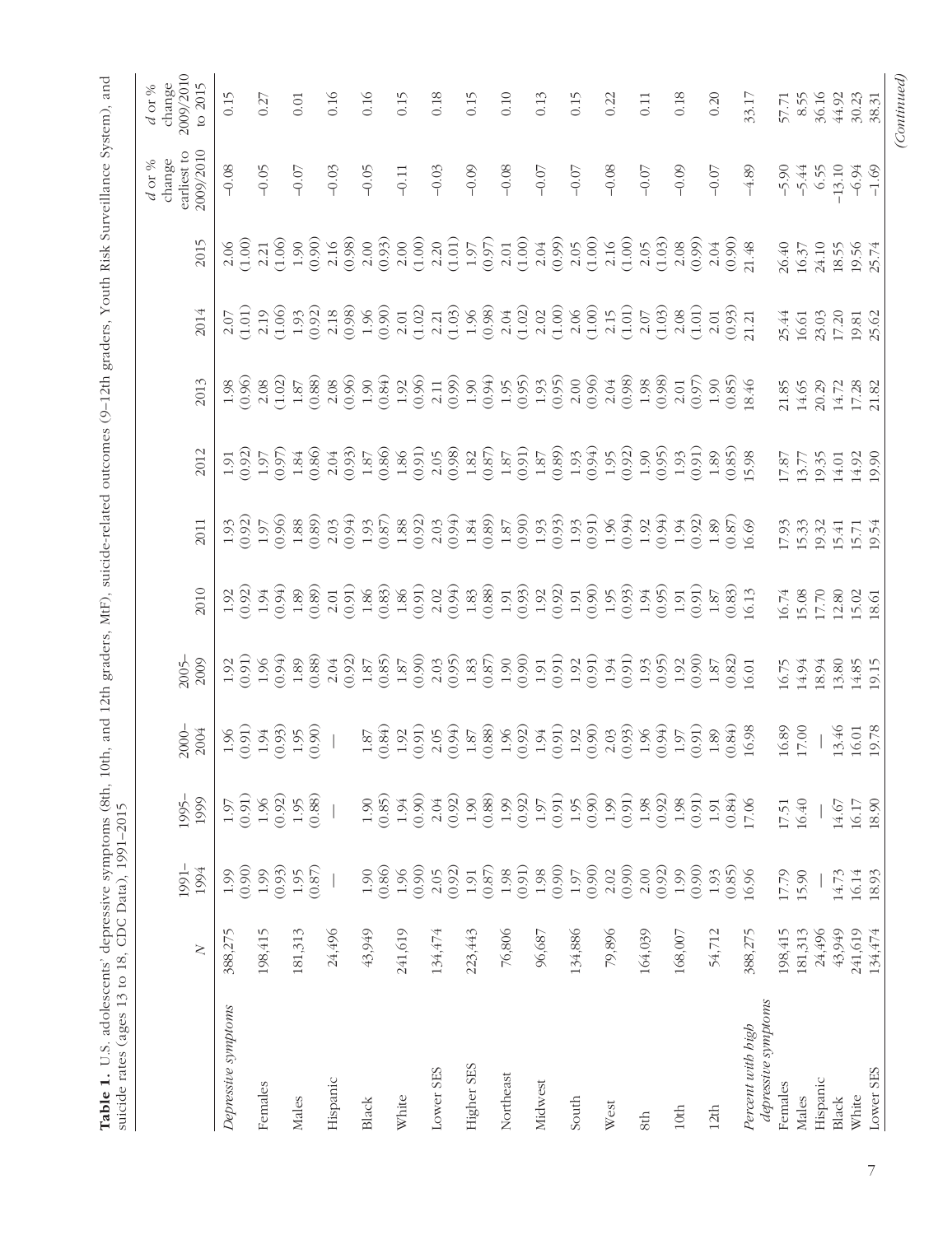|                                                          | $\geq$    | 1991-<br>1994 | 1995-<br>1999 | 20004                                                                                                                                                                                                                                                                                                         | 2005-                                                                                                                                                                                                                                                                                               | 2010                                                                                                                                                                                                                                                                                                | 2011                                                                                                                                                                                                                                                                                                          | 2012                                                                                                                    | 2013                                                                                                                                                                                                                                                                                                          | 2014                                                                                                                                                                                                                                                                                                        | 2015                                                                                            | earliest to<br>2009/2010<br>$d$ or % change                                                                                                                                                                                                                                                                                                                                                                                                                                                                                                | change<br>2009/2010<br>to 2015<br>$d$ or $\%$                                                                                                                                                                                                                                                                                                                                                                                                                                                   |
|----------------------------------------------------------|-----------|---------------|---------------|---------------------------------------------------------------------------------------------------------------------------------------------------------------------------------------------------------------------------------------------------------------------------------------------------------------|-----------------------------------------------------------------------------------------------------------------------------------------------------------------------------------------------------------------------------------------------------------------------------------------------------|-----------------------------------------------------------------------------------------------------------------------------------------------------------------------------------------------------------------------------------------------------------------------------------------------------|---------------------------------------------------------------------------------------------------------------------------------------------------------------------------------------------------------------------------------------------------------------------------------------------------------------|-------------------------------------------------------------------------------------------------------------------------|---------------------------------------------------------------------------------------------------------------------------------------------------------------------------------------------------------------------------------------------------------------------------------------------------------------|-------------------------------------------------------------------------------------------------------------------------------------------------------------------------------------------------------------------------------------------------------------------------------------------------------------|-------------------------------------------------------------------------------------------------|--------------------------------------------------------------------------------------------------------------------------------------------------------------------------------------------------------------------------------------------------------------------------------------------------------------------------------------------------------------------------------------------------------------------------------------------------------------------------------------------------------------------------------------------|-------------------------------------------------------------------------------------------------------------------------------------------------------------------------------------------------------------------------------------------------------------------------------------------------------------------------------------------------------------------------------------------------------------------------------------------------------------------------------------------------|
| <b>Higher SES</b>                                        | 223,443   | 14.54         | 14.84         | $\begin{array}{l} 14.32 \\ 17.10 \\ 19.54 \\ 19.59 \\ 10.0 \\ 11.0 \\ 12.0 \\ 13.0 \\ 15.0 \\ 16.0 \\ 17.0 \\ 18.0 \\ 19.0 \\ 19.0 \\ 10.0 \\ 10.0 \\ 10.0 \\ 10.0 \\ 10.0 \\ 11.0 \\ 13.0 \\ 14.0 \\ 15.0 \\ 16.0 \\ 17.0 \\ 19.0 \\ 19.0 \\ 19.0 \\ 19.0 \\ 19.0 \\ 19.0 \\ 19.0 \\ 19.0 \\ 19.0 \\ 19.0$   | $\begin{array}{l} 13.27 \\ 15.41 \\ 15.94 \\ 16.37 \\ 17.63 \\ 19.63 \\ 15.88 \\ 19.34 \\ 19.34 \\ 19.34 \\ 19.48 \\ 10.48 \\ 13.48 \\ 13.48 \\ 13.48 \\ 14.48 \\ 15.49 \\ 16.49 \\ 17.49 \\ 18.49 \\ 19.49 \\ 19.49 \\ 19.49 \\ 19.49 \\ 19.40 \\ 19.40 \\ 19.40 \\ 19.40 \\ 19.40 \\ 19.40 \\ 19$ | $\begin{array}{c} 13.79 \\ 14.38 \\ 15.39 \\ 15.83 \\ 15.44 \\ 15.78 \\ 13.21 \\ 15.78 \\ 13.21 \\ 14.79 \\ 15.78 \\ 16.71 \\ 17.72 \\ 18.73 \\ 19.73 \\ 13.73 \\ 14.73 \\ 15.73 \\ 16.73 \\ 17.73 \\ 18.73 \\ 19.73 \\ 19.73 \\ 19.73 \\ 19.73 \\ 19.73 \\ 19.73 \\ 19.73 \\ 19.73 \\ 19.73 \\ 19$ | 14.16<br>15.08<br>17.21<br>17.32<br>16.52<br>17.39<br>17.32                                                                                                                                                                                                                                                   | $\begin{array}{l} 13.26 \\ 14.83 \\ 15.34 \\ 16.77 \\ 16.48 \\ 16.49 \\ 11.5 \\ 14.35 \\ 14.35 \\ 14.35 \\ \end{array}$ | $16.12\n17.15\n19.23\n10.33\n11.43\n12.53\n13.53\n14.53\n15.53\n16.53\n17.53\n18.53\n19.53\n11.53\n12.53\n13.53\n14.53\n15.53$                                                                                                                                                                                |                                                                                                                                                                                                                                                                                                             | $18.70$<br>$20.31$<br>$30.31$<br>$31.31$<br>$31.31$<br>$31.31$<br>$31.31$<br>$30.31$<br>$30.31$ |                                                                                                                                                                                                                                                                                                                                                                                                                                                                                                                                            | $5.38$ $5.38$ $5.38$ $5.38$ $5.38$ $5.38$ $5.38$ $5.38$ $5.38$ $5.38$ $5.38$                                                                                                                                                                                                                                                                                                                                                                                                                    |
| Northeast                                                | 76,806    | 16.85         | 17.58         |                                                                                                                                                                                                                                                                                                               |                                                                                                                                                                                                                                                                                                     |                                                                                                                                                                                                                                                                                                     |                                                                                                                                                                                                                                                                                                               |                                                                                                                         |                                                                                                                                                                                                                                                                                                               | $\begin{array}{c} 20.74 \\ 20.74 \\ 21.74 \\ 22.74 \\ 23.74 \\ 24.74 \\ 25.8 \\ 26.8 \\ 27.74 \\ 28.0 \\ 29.0 \\ 20.0 \\ 20.0 \\ 21.0 \\ 22.0 \\ 23.0 \\ 24.0 \\ 25.0 \\ 26.0 \\ 27.0 \\ 28.0 \\ 29.0 \\ 20.0 \\ 21.0 \\ 23.0 \\ 24.0 \\ 25.0 \\ 26.0 \\ 27.0 \\ 28.0 \\ 29.0 \\ 29.0 \\ 20.0 \\ 20.0 \\ 2$ |                                                                                                 |                                                                                                                                                                                                                                                                                                                                                                                                                                                                                                                                            |                                                                                                                                                                                                                                                                                                                                                                                                                                                                                                 |
| Midwest                                                  | 96,687    | 16.60         | 17.43         |                                                                                                                                                                                                                                                                                                               |                                                                                                                                                                                                                                                                                                     |                                                                                                                                                                                                                                                                                                     |                                                                                                                                                                                                                                                                                                               |                                                                                                                         |                                                                                                                                                                                                                                                                                                               |                                                                                                                                                                                                                                                                                                             |                                                                                                 |                                                                                                                                                                                                                                                                                                                                                                                                                                                                                                                                            |                                                                                                                                                                                                                                                                                                                                                                                                                                                                                                 |
| South                                                    | 134,886   | $16.84\,$     | 16.33         |                                                                                                                                                                                                                                                                                                               |                                                                                                                                                                                                                                                                                                     |                                                                                                                                                                                                                                                                                                     |                                                                                                                                                                                                                                                                                                               |                                                                                                                         |                                                                                                                                                                                                                                                                                                               |                                                                                                                                                                                                                                                                                                             |                                                                                                 |                                                                                                                                                                                                                                                                                                                                                                                                                                                                                                                                            |                                                                                                                                                                                                                                                                                                                                                                                                                                                                                                 |
| West                                                     | 79,896    | 17.77         | 17.36         |                                                                                                                                                                                                                                                                                                               |                                                                                                                                                                                                                                                                                                     |                                                                                                                                                                                                                                                                                                     |                                                                                                                                                                                                                                                                                                               |                                                                                                                         |                                                                                                                                                                                                                                                                                                               |                                                                                                                                                                                                                                                                                                             |                                                                                                 |                                                                                                                                                                                                                                                                                                                                                                                                                                                                                                                                            |                                                                                                                                                                                                                                                                                                                                                                                                                                                                                                 |
| 8th                                                      | 164,039   | 17.76         | 17.72         |                                                                                                                                                                                                                                                                                                               |                                                                                                                                                                                                                                                                                                     |                                                                                                                                                                                                                                                                                                     |                                                                                                                                                                                                                                                                                                               |                                                                                                                         |                                                                                                                                                                                                                                                                                                               |                                                                                                                                                                                                                                                                                                             |                                                                                                 |                                                                                                                                                                                                                                                                                                                                                                                                                                                                                                                                            |                                                                                                                                                                                                                                                                                                                                                                                                                                                                                                 |
| 10th                                                     | $168,007$ | $17.17\,$     | 17.31         |                                                                                                                                                                                                                                                                                                               |                                                                                                                                                                                                                                                                                                     |                                                                                                                                                                                                                                                                                                     |                                                                                                                                                                                                                                                                                                               |                                                                                                                         |                                                                                                                                                                                                                                                                                                               |                                                                                                                                                                                                                                                                                                             |                                                                                                 |                                                                                                                                                                                                                                                                                                                                                                                                                                                                                                                                            |                                                                                                                                                                                                                                                                                                                                                                                                                                                                                                 |
| 12 <sub>th</sub>                                         | 54,712    | 14.19         | 14.17         |                                                                                                                                                                                                                                                                                                               |                                                                                                                                                                                                                                                                                                     |                                                                                                                                                                                                                                                                                                     |                                                                                                                                                                                                                                                                                                               |                                                                                                                         |                                                                                                                                                                                                                                                                                                               |                                                                                                                                                                                                                                                                                                             |                                                                                                 |                                                                                                                                                                                                                                                                                                                                                                                                                                                                                                                                            |                                                                                                                                                                                                                                                                                                                                                                                                                                                                                                 |
| Suicide-related                                          | 118,545   |               | 36.22         |                                                                                                                                                                                                                                                                                                               |                                                                                                                                                                                                                                                                                                     |                                                                                                                                                                                                                                                                                                     |                                                                                                                                                                                                                                                                                                               |                                                                                                                         |                                                                                                                                                                                                                                                                                                               |                                                                                                                                                                                                                                                                                                             |                                                                                                 |                                                                                                                                                                                                                                                                                                                                                                                                                                                                                                                                            |                                                                                                                                                                                                                                                                                                                                                                                                                                                                                                 |
| least one suicide risk<br>outcomes (% with at<br>factor) |           |               |               |                                                                                                                                                                                                                                                                                                               |                                                                                                                                                                                                                                                                                                     |                                                                                                                                                                                                                                                                                                     |                                                                                                                                                                                                                                                                                                               |                                                                                                                         |                                                                                                                                                                                                                                                                                                               |                                                                                                                                                                                                                                                                                                             |                                                                                                 |                                                                                                                                                                                                                                                                                                                                                                                                                                                                                                                                            |                                                                                                                                                                                                                                                                                                                                                                                                                                                                                                 |
| Females                                                  | 58,870    |               | 44.67         |                                                                                                                                                                                                                                                                                                               |                                                                                                                                                                                                                                                                                                     |                                                                                                                                                                                                                                                                                                     |                                                                                                                                                                                                                                                                                                               |                                                                                                                         |                                                                                                                                                                                                                                                                                                               |                                                                                                                                                                                                                                                                                                             |                                                                                                 |                                                                                                                                                                                                                                                                                                                                                                                                                                                                                                                                            |                                                                                                                                                                                                                                                                                                                                                                                                                                                                                                 |
| Males                                                    | 59,337    |               | 27.80         |                                                                                                                                                                                                                                                                                                               |                                                                                                                                                                                                                                                                                                     |                                                                                                                                                                                                                                                                                                     |                                                                                                                                                                                                                                                                                                               |                                                                                                                         |                                                                                                                                                                                                                                                                                                               |                                                                                                                                                                                                                                                                                                             |                                                                                                 |                                                                                                                                                                                                                                                                                                                                                                                                                                                                                                                                            |                                                                                                                                                                                                                                                                                                                                                                                                                                                                                                 |
| Hispanic                                                 | 19,066    |               | 43.69         |                                                                                                                                                                                                                                                                                                               |                                                                                                                                                                                                                                                                                                     |                                                                                                                                                                                                                                                                                                     |                                                                                                                                                                                                                                                                                                               |                                                                                                                         | $\begin{array}{l} 98.83 & 141.5 & 142.5 & 143.5 & 144.5 & 145.5 & 146.5 & 147.5 & 147.5 & 148.5 & 147.5 & 147.5 & 148.5 & 147.5 & 147.5 & 148.5 & 149.5 & 140.5 & 147.5 & 147.5 & 148.5 & 149.5 & 140.5 & 140.5 & 140.5 & 140.5 & 140.5 & 140.5 & 140.5 & 140.5 & 14$                                         |                                                                                                                                                                                                                                                                                                             |                                                                                                 | $\begin{array}{l} \mathcal{S}\circledcirc\; \mathcal{C}\circledcirc\; \mathcal{C}\circledcirc\; \mathcal{C}\circledcirc\; \mathcal{C}\circledcirc\; \mathcal{C}\circledcirc\; \mathcal{C}\circledcirc\; \mathcal{C}\circledcirc\; \mathcal{C}\circledcirc\; \mathcal{C}\circledcirc\; \mathcal{C}\circledcirc\; \mathcal{C}\circledcirc\; \mathcal{C}\circledcirc\; \mathcal{C}\circledcirc\; \mathcal{C}\circledcirc\; \mathcal{C}\circledcirc\; \mathcal{C}\circledcirc\; \mathcal{C}\circledcirc\; \mathcal{C}\circledcirc\; \mathcal{$ | $\begin{array}{l} \Xi \lessgtr \Xi \lessgtr \Xi \lessgtr \Xi \lessgtr \Xi \lessgtr \Xi \lessgtr \Xi \lessgtr \Xi \lessgtr \Xi \lessgtr \Xi \lessgtr \Xi \lessgtr \Xi \lessgtr \Xi \lessgtr \Xi \lessgtr \Xi \lessgtr \Xi \lessgtr \Xi \lessgtr \Xi \lessgtr \Xi \lessgtr \Xi \lessgtr \Xi \lessgtr \Xi \lessgtr \Xi \lessgtr \Xi \lessgtr \Xi \lessgtr \Xi \lessgtr \Xi \lessgtr \Xi \lessgtr \Xi \lessgtr \Xi \lessgtr \Xi \lessgtr \Xi \lessgtr \Xi \lessgtr \Xi \lessgtr \Xi \lessgtr \Xi \$ |
| Black                                                    | 14,703    |               | 36.48         |                                                                                                                                                                                                                                                                                                               |                                                                                                                                                                                                                                                                                                     |                                                                                                                                                                                                                                                                                                     |                                                                                                                                                                                                                                                                                                               |                                                                                                                         |                                                                                                                                                                                                                                                                                                               |                                                                                                                                                                                                                                                                                                             |                                                                                                 |                                                                                                                                                                                                                                                                                                                                                                                                                                                                                                                                            |                                                                                                                                                                                                                                                                                                                                                                                                                                                                                                 |
| White                                                    | 72,308    |               | 32.58         |                                                                                                                                                                                                                                                                                                               |                                                                                                                                                                                                                                                                                                     |                                                                                                                                                                                                                                                                                                     |                                                                                                                                                                                                                                                                                                               |                                                                                                                         |                                                                                                                                                                                                                                                                                                               |                                                                                                                                                                                                                                                                                                             |                                                                                                 |                                                                                                                                                                                                                                                                                                                                                                                                                                                                                                                                            |                                                                                                                                                                                                                                                                                                                                                                                                                                                                                                 |
| Other                                                    | 10,748    |               | 44.77         |                                                                                                                                                                                                                                                                                                               |                                                                                                                                                                                                                                                                                                     |                                                                                                                                                                                                                                                                                                     |                                                                                                                                                                                                                                                                                                               |                                                                                                                         |                                                                                                                                                                                                                                                                                                               |                                                                                                                                                                                                                                                                                                             |                                                                                                 |                                                                                                                                                                                                                                                                                                                                                                                                                                                                                                                                            |                                                                                                                                                                                                                                                                                                                                                                                                                                                                                                 |
| 9th                                                      | 33,095    |               | 36.18         |                                                                                                                                                                                                                                                                                                               |                                                                                                                                                                                                                                                                                                     |                                                                                                                                                                                                                                                                                                     |                                                                                                                                                                                                                                                                                                               |                                                                                                                         |                                                                                                                                                                                                                                                                                                               |                                                                                                                                                                                                                                                                                                             |                                                                                                 |                                                                                                                                                                                                                                                                                                                                                                                                                                                                                                                                            |                                                                                                                                                                                                                                                                                                                                                                                                                                                                                                 |
| 10th                                                     | 30,556    |               | 38.63         |                                                                                                                                                                                                                                                                                                               |                                                                                                                                                                                                                                                                                                     |                                                                                                                                                                                                                                                                                                     |                                                                                                                                                                                                                                                                                                               |                                                                                                                         |                                                                                                                                                                                                                                                                                                               |                                                                                                                                                                                                                                                                                                             |                                                                                                 |                                                                                                                                                                                                                                                                                                                                                                                                                                                                                                                                            |                                                                                                                                                                                                                                                                                                                                                                                                                                                                                                 |
| 11th                                                     | 27,958    |               | 34.06         |                                                                                                                                                                                                                                                                                                               |                                                                                                                                                                                                                                                                                                     |                                                                                                                                                                                                                                                                                                     |                                                                                                                                                                                                                                                                                                               |                                                                                                                         |                                                                                                                                                                                                                                                                                                               |                                                                                                                                                                                                                                                                                                             |                                                                                                 |                                                                                                                                                                                                                                                                                                                                                                                                                                                                                                                                            |                                                                                                                                                                                                                                                                                                                                                                                                                                                                                                 |
| 12 <sub>th</sub>                                         | 26,300    |               | 35.71         |                                                                                                                                                                                                                                                                                                               |                                                                                                                                                                                                                                                                                                     |                                                                                                                                                                                                                                                                                                     |                                                                                                                                                                                                                                                                                                               |                                                                                                                         |                                                                                                                                                                                                                                                                                                               |                                                                                                                                                                                                                                                                                                             |                                                                                                 |                                                                                                                                                                                                                                                                                                                                                                                                                                                                                                                                            |                                                                                                                                                                                                                                                                                                                                                                                                                                                                                                 |
| Suicide rate (out of<br>100,000)                         |           |               | 5.63          |                                                                                                                                                                                                                                                                                                               |                                                                                                                                                                                                                                                                                                     | 5.38                                                                                                                                                                                                                                                                                                |                                                                                                                                                                                                                                                                                                               | 6.00                                                                                                                    |                                                                                                                                                                                                                                                                                                               | 6.63                                                                                                                                                                                                                                                                                                        |                                                                                                 |                                                                                                                                                                                                                                                                                                                                                                                                                                                                                                                                            |                                                                                                                                                                                                                                                                                                                                                                                                                                                                                                 |
| Females                                                  |           |               | 1.99          | 2.27                                                                                                                                                                                                                                                                                                          |                                                                                                                                                                                                                                                                                                     |                                                                                                                                                                                                                                                                                                     |                                                                                                                                                                                                                                                                                                               |                                                                                                                         |                                                                                                                                                                                                                                                                                                               |                                                                                                                                                                                                                                                                                                             |                                                                                                 |                                                                                                                                                                                                                                                                                                                                                                                                                                                                                                                                            |                                                                                                                                                                                                                                                                                                                                                                                                                                                                                                 |
| Males                                                    |           |               | 9.08          | 8.25<br>3.35<br>5.11<br>6.11                                                                                                                                                                                                                                                                                  | $\begin{array}{c} 2.30 \\ 7.64 \\ 7.81 \\ 3.01 \\ 4.83 \\ 6.38 \\ 9.36 \\ \hline \end{array}$                                                                                                                                                                                                       | 25034503450345                                                                                                                                                                                                                                                                                      | $\begin{array}{c} 2.93 \\ 0.86 \\ 0.87 \\ 0.87 \\ 0.87 \\ 0.87 \\ 0.87 \\ 0.87 \\ 0.87 \\ 0.87 \\ 0.87 \\ 0.87 \\ 0.87 \\ 0.87 \\ 0.87 \\ 0.87 \\ 0.87 \\ 0.87 \\ 0.87 \\ 0.87 \\ 0.87 \\ 0.87 \\ 0.87 \\ 0.87 \\ 0.87 \\ 0.87 \\ 0.87 \\ 0.87 \\ 0.87 \\ 0.87 \\ 0.87 \\ 0.87 \\ 0.87 \\ 0.87 \\ 0.87 \\ 0.$ | $3.19$ $3.68$ $4.38$ $5.43$ $6.54$ $6.74$                                                                               | $\begin{array}{c} 3.35 \\ 3.88 \\ 8.38 \\ 7.59 \\ 8.39 \\ 7.59 \\ 1.33 \\ 1.33 \\ 1.33 \\ 1.33 \\ 1.33 \\ 1.33 \\ 1.33 \\ 1.33 \\ 1.33 \\ 1.33 \\ 1.33 \\ 1.33 \\ 1.33 \\ 1.33 \\ 1.33 \\ 1.33 \\ 1.33 \\ 1.33 \\ 1.33 \\ 1.33 \\ 1.33 \\ 1.33 \\ 1.33 \\ 1.33 \\ 1.33 \\ 1.33 \\ 1.33 \\ 1.33 \\ 1.33 \\ 1.$ | $3.70$<br>9.43<br>4.51                                                                                                                                                                                                                                                                                      | $4.21$<br>$9.76$<br>$4.12$<br>$4.94$<br>$6.51$<br>$6.52$<br>$6.52$                              | $78.14\n-11.12\n-0.25\n-22.65\n-19.04\n43.36$                                                                                                                                                                                                                                                                                                                                                                                                                                                                                              | $65.19\n20.94\n55.53\n55.33\n65.33\n75.34\n86.33\n97.38\n19.33\n19.33\n19.33\n19.33\n19.33\n19.33\n19.33\n19.33\n19.33\n19.33\n19.33\n19.33\n19.33\n19.33\n19.33\n19.33\n19.33\n19.33\n19.33\n19.3$                                                                                                                                                                                                                                                                                             |
| Hispanic                                                 |           |               | 3.94          |                                                                                                                                                                                                                                                                                                               |                                                                                                                                                                                                                                                                                                     |                                                                                                                                                                                                                                                                                                     |                                                                                                                                                                                                                                                                                                               |                                                                                                                         |                                                                                                                                                                                                                                                                                                               |                                                                                                                                                                                                                                                                                                             |                                                                                                 |                                                                                                                                                                                                                                                                                                                                                                                                                                                                                                                                            |                                                                                                                                                                                                                                                                                                                                                                                                                                                                                                 |
| Black                                                    |           |               | 3.93          |                                                                                                                                                                                                                                                                                                               |                                                                                                                                                                                                                                                                                                     |                                                                                                                                                                                                                                                                                                     |                                                                                                                                                                                                                                                                                                               |                                                                                                                         |                                                                                                                                                                                                                                                                                                               |                                                                                                                                                                                                                                                                                                             |                                                                                                 |                                                                                                                                                                                                                                                                                                                                                                                                                                                                                                                                            |                                                                                                                                                                                                                                                                                                                                                                                                                                                                                                 |
| White                                                    |           |               | 6.31          |                                                                                                                                                                                                                                                                                                               |                                                                                                                                                                                                                                                                                                     |                                                                                                                                                                                                                                                                                                     |                                                                                                                                                                                                                                                                                                               |                                                                                                                         |                                                                                                                                                                                                                                                                                                               | $3.45$<br>$8.30$<br>$4.20$<br>$7.79$                                                                                                                                                                                                                                                                        |                                                                                                 |                                                                                                                                                                                                                                                                                                                                                                                                                                                                                                                                            |                                                                                                                                                                                                                                                                                                                                                                                                                                                                                                 |
| Asian/Pacific Islander                                   |           |               | 3.94          | $3.60$<br>15.21                                                                                                                                                                                                                                                                                               |                                                                                                                                                                                                                                                                                                     |                                                                                                                                                                                                                                                                                                     |                                                                                                                                                                                                                                                                                                               |                                                                                                                         |                                                                                                                                                                                                                                                                                                               |                                                                                                                                                                                                                                                                                                             |                                                                                                 |                                                                                                                                                                                                                                                                                                                                                                                                                                                                                                                                            |                                                                                                                                                                                                                                                                                                                                                                                                                                                                                                 |
| American Indian<br>Alaska Native                         |           |               | 16.35         |                                                                                                                                                                                                                                                                                                               |                                                                                                                                                                                                                                                                                                     |                                                                                                                                                                                                                                                                                                     |                                                                                                                                                                                                                                                                                                               |                                                                                                                         |                                                                                                                                                                                                                                                                                                               |                                                                                                                                                                                                                                                                                                             |                                                                                                 |                                                                                                                                                                                                                                                                                                                                                                                                                                                                                                                                            |                                                                                                                                                                                                                                                                                                                                                                                                                                                                                                 |
| Other                                                    |           |               | 6.59          |                                                                                                                                                                                                                                                                                                               |                                                                                                                                                                                                                                                                                                     |                                                                                                                                                                                                                                                                                                     |                                                                                                                                                                                                                                                                                                               |                                                                                                                         |                                                                                                                                                                                                                                                                                                               |                                                                                                                                                                                                                                                                                                             |                                                                                                 | 2.58                                                                                                                                                                                                                                                                                                                                                                                                                                                                                                                                       |                                                                                                                                                                                                                                                                                                                                                                                                                                                                                                 |
| Northeast                                                |           |               | 3.81          | $\begin{array}{c} 0.08 \\ 0.06 \\ 0.07 \\ 0.07 \\ 0.07 \\ 0.07 \\ 0.07 \\ 0.07 \\ 0.07 \\ 0.07 \\ 0.07 \\ 0.07 \\ 0.07 \\ 0.07 \\ 0.07 \\ 0.07 \\ 0.07 \\ 0.07 \\ 0.07 \\ 0.07 \\ 0.07 \\ 0.07 \\ 0.07 \\ 0.07 \\ 0.07 \\ 0.07 \\ 0.07 \\ 0.07 \\ 0.07 \\ 0.07 \\ 0.07 \\ 0.07 \\ 0.07 \\ 0.07 \\ 0.07 \\ 0.$ |                                                                                                                                                                                                                                                                                                     |                                                                                                                                                                                                                                                                                                     | $\begin{array}{l} 0.01 \\ 0.01 \\ 0.01 \\ 0.01 \\ 0.01 \\ 0.01 \\ 0.01 \\ 0.01 \\ 0.01 \\ 0.01 \\ 0.01 \\ 0.01 \\ 0.01 \\ 0.01 \\ 0.01 \\ 0.01 \\ 0.01 \\ 0.01 \\ 0.01 \\ 0.01 \\ 0.01 \\ 0.01 \\ 0.01 \\ 0.01 \\ 0.01 \\ 0.01 \\ 0.01 \\ 0.01 \\ 0.01 \\ 0.01 \\ 0.01 \\ 0.01 \\ 0.01 \\ 0.01 \\ 0.01 \\ 0.$ |                                                                                                                         | 174577885<br>645877885                                                                                                                                                                                                                                                                                        | 33<br>34 5 5 5 6 5 6 9 5<br>6 4 5 6 6 6 6 6 7                                                                                                                                                                                                                                                               |                                                                                                 | 18.11<br>10.00<br>10.00<br>4.41<br>4.3.73<br>8.85<br>-3.73                                                                                                                                                                                                                                                                                                                                                                                                                                                                                 |                                                                                                                                                                                                                                                                                                                                                                                                                                                                                                 |
| Midwest                                                  |           |               | 6.10          |                                                                                                                                                                                                                                                                                                               |                                                                                                                                                                                                                                                                                                     |                                                                                                                                                                                                                                                                                                     |                                                                                                                                                                                                                                                                                                               |                                                                                                                         |                                                                                                                                                                                                                                                                                                               |                                                                                                                                                                                                                                                                                                             |                                                                                                 |                                                                                                                                                                                                                                                                                                                                                                                                                                                                                                                                            |                                                                                                                                                                                                                                                                                                                                                                                                                                                                                                 |
| South                                                    |           |               | 5.93          |                                                                                                                                                                                                                                                                                                               |                                                                                                                                                                                                                                                                                                     |                                                                                                                                                                                                                                                                                                     |                                                                                                                                                                                                                                                                                                               |                                                                                                                         |                                                                                                                                                                                                                                                                                                               |                                                                                                                                                                                                                                                                                                             |                                                                                                 |                                                                                                                                                                                                                                                                                                                                                                                                                                                                                                                                            |                                                                                                                                                                                                                                                                                                                                                                                                                                                                                                 |
| West                                                     |           |               | 6.12          |                                                                                                                                                                                                                                                                                                               |                                                                                                                                                                                                                                                                                                     |                                                                                                                                                                                                                                                                                                     |                                                                                                                                                                                                                                                                                                               |                                                                                                                         |                                                                                                                                                                                                                                                                                                               |                                                                                                                                                                                                                                                                                                             |                                                                                                 |                                                                                                                                                                                                                                                                                                                                                                                                                                                                                                                                            |                                                                                                                                                                                                                                                                                                                                                                                                                                                                                                 |
| Ages 13-14                                               |           |               | 2.26          |                                                                                                                                                                                                                                                                                                               |                                                                                                                                                                                                                                                                                                     |                                                                                                                                                                                                                                                                                                     |                                                                                                                                                                                                                                                                                                               |                                                                                                                         |                                                                                                                                                                                                                                                                                                               |                                                                                                                                                                                                                                                                                                             |                                                                                                 |                                                                                                                                                                                                                                                                                                                                                                                                                                                                                                                                            |                                                                                                                                                                                                                                                                                                                                                                                                                                                                                                 |
| Ages 15-16                                               |           |               | 5.36          |                                                                                                                                                                                                                                                                                                               |                                                                                                                                                                                                                                                                                                     |                                                                                                                                                                                                                                                                                                     |                                                                                                                                                                                                                                                                                                               |                                                                                                                         |                                                                                                                                                                                                                                                                                                               |                                                                                                                                                                                                                                                                                                             |                                                                                                 |                                                                                                                                                                                                                                                                                                                                                                                                                                                                                                                                            |                                                                                                                                                                                                                                                                                                                                                                                                                                                                                                 |
| Ages 17-18                                               |           |               | 9.28          | 8.48                                                                                                                                                                                                                                                                                                          |                                                                                                                                                                                                                                                                                                     |                                                                                                                                                                                                                                                                                                     |                                                                                                                                                                                                                                                                                                               |                                                                                                                         |                                                                                                                                                                                                                                                                                                               |                                                                                                                                                                                                                                                                                                             |                                                                                                 |                                                                                                                                                                                                                                                                                                                                                                                                                                                                                                                                            |                                                                                                                                                                                                                                                                                                                                                                                                                                                                                                 |
| $\frac{1}{2}$<br>andinas<br>$M_{\rm crit}$ CHC           | Hinnandin | otheristics:  |               | MAC                                                                                                                                                                                                                                                                                                           |                                                                                                                                                                                                                                                                                                     |                                                                                                                                                                                                                                                                                                     |                                                                                                                                                                                                                                                                                                               |                                                                                                                         |                                                                                                                                                                                                                                                                                                               |                                                                                                                                                                                                                                                                                                             |                                                                                                 | مله مداح                                                                                                                                                                                                                                                                                                                                                                                                                                                                                                                                   | $\ddot{\phantom{a}}$                                                                                                                                                                                                                                                                                                                                                                                                                                                                            |

Note: SES = socioeconomic status. Hispanic ethnicity was measured in MF in 2005 and later only. As are not given for the suicide rates as they are based on a complete sample of the population.<br>Percentage change calculated Note: SES = socioeconomic status. Hispanic ethnicity was measured in MtF in 2005 and later only. *N*s are not given for the suicide rates as they are based on a complete sample of the population. Percentage change calculated using the formula: percentage1 – percentage2 / percentage1, or rate1 – rate2 / rate1. This captures the percentage increase in the number of people affected.

Table 1. (Continued)

Table 1. (Continued)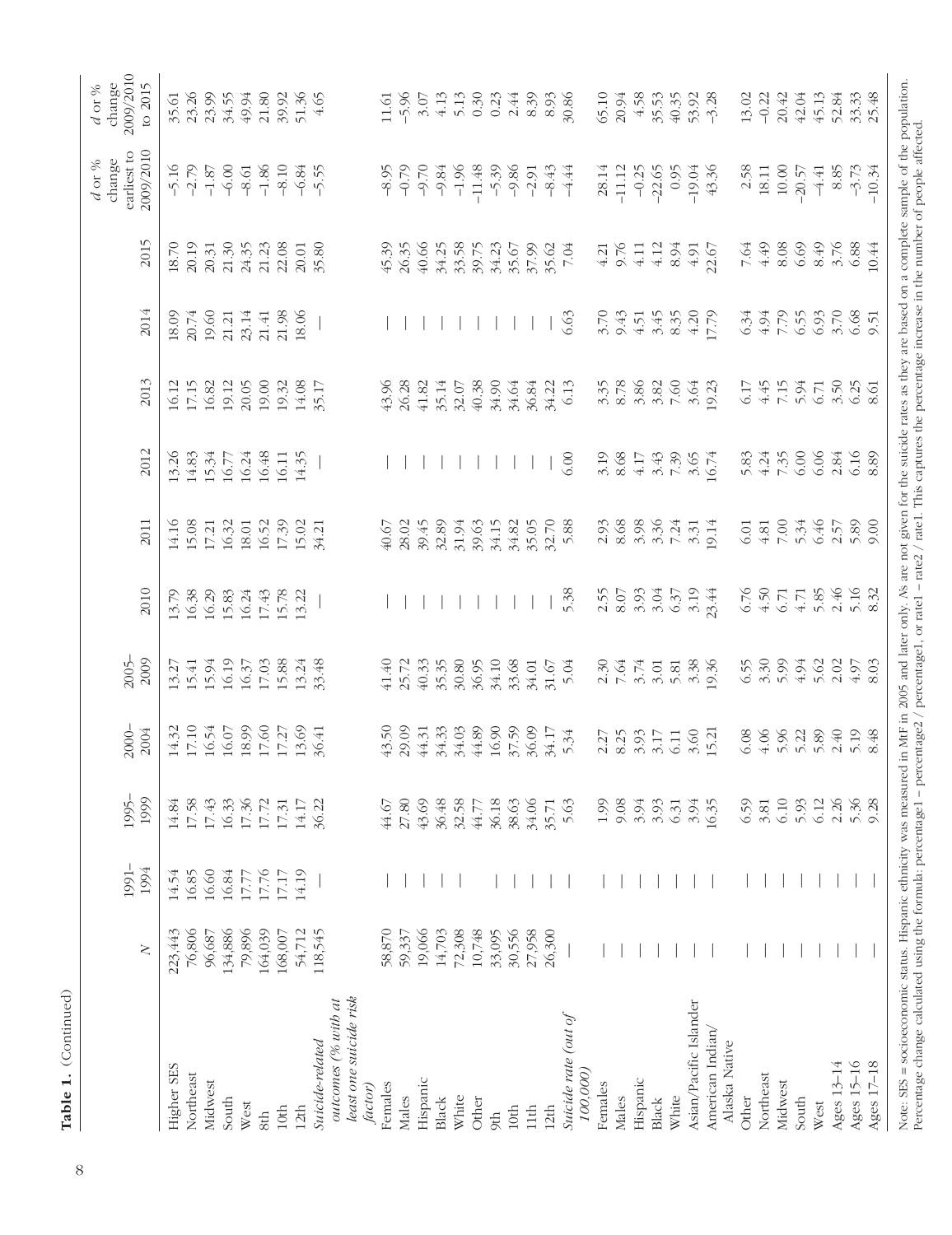here corresponds to  $d = 0.054$  per year, an unusual amount of change for a short period of time. On average, birth cohort shifts are around  $d = .015$  to  $d = .02$  per year in national samples (Twenge & Foster, 2010). Thus, this yearly rate of change is more than twice as large as many previously identified birth cohort differences.

# *Correlations with screen and nonscreen activities*

Next, we examined possible causes of the increase in depressive symptoms and suicide-related outcomes among adolescents. First, we examined links between depressive symptoms/suicide-related outcomes and an array of adolescent activities. Adolescents who spent more time on screen activities were significantly more likely to have high depressive symptoms or have at least one suicide-related outcome, and those who spent more time on nonscreen activities were less likely. These nonscreen activities included print media, suggesting that only some types of media use (e.g., screens) were associated with higher risk. Time spent on homework was negatively correlated with depressive symptoms. The correlations were similar when controlled for sex, race, grade, SES, and region (see Table 2). The correlations between mental health and new media screen activities were higher among girls than among boys; for example, social media use was significantly correlated with depressive symptoms among girls,  $r(37,830) = .06$ , *p* < .001, but not among boys, *r*(36,291) = .01, *p* = .08 (with demographic controls). When examined individually, the four suicide-related outcomes were all significantly correlated with electronic device use: feeling sad or hopeless,  $r(59,115) = .11$ ,  $p < .001$ ; seriously considering suicide,  $r(59,102) = .10$ ,  $p < .001$ ; making a suicide plan,  $r(58,805) = .09$ ,  $p < .001$ ; and making a suicide attempt,  $r(53,602) = .07$ ,  $p < .001$ .

Overall, the results show a clear pattern linking screen activities with higher levels of depressive symptoms/suicide-related outcomes and nonscreen activities with lower levels. All activities associated with higher depressive symptoms or suicide-related outcomes involved screens, and all activities associated with lower depressive symptoms or suicide-related outcomes [did not involve screens \(see Fig. S2 in the Supplemental](http://journals.sagepub.com/doi/suppl/10.1177/2167702617723376) Material). In terms of relative risk, adolescents using electronic devices 3 or more hours a day were 34% more likely to have at least one suicide-related outcome

Table 2. Correlations Between Screen and Nonscreen Activities and Depressive Symptoms (8th and 10th Graders, MtF) and Suicide-Related Outcomes (9–12th Graders, YRBSS), 2009–2015

|                                                                                   | Bivariate r | Controlled<br>for sex, race,<br>SES, grade,<br>and region | Controlled for<br>sex, race, SES,<br>grade, and region<br>and in-person<br>social interaction | Girls<br>(controlled<br>for race.<br>SES, grade,<br>and region) | <b>Boys</b><br>(controlled)<br>for race, SES,<br>grade, and<br>region) |
|-----------------------------------------------------------------------------------|-------------|-----------------------------------------------------------|-----------------------------------------------------------------------------------------------|-----------------------------------------------------------------|------------------------------------------------------------------------|
| <b>MtF</b> (correlations with<br><i>depressive symptoms</i> )                     |             |                                                           |                                                                                               |                                                                 |                                                                        |
| Screen activities                                                                 |             |                                                           |                                                                                               |                                                                 |                                                                        |
| Social media use                                                                  | $.05*$      | $.03*$                                                    | $.06*$                                                                                        | $.06*$                                                          | .01                                                                    |
| TV viewing                                                                        | $.04*$      | $.02*$                                                    | $.03*$                                                                                        | $.03*$                                                          | $.02*$                                                                 |
| Internet news use                                                                 | .00         | .00                                                       | $.01*$                                                                                        | .01                                                             | $-.02$                                                                 |
| Nonscreen activities                                                              |             |                                                           |                                                                                               |                                                                 |                                                                        |
| In-person social interaction                                                      | $-.07*$     | $-.08*$                                                   | $-.09*$                                                                                       | $-.08*$                                                         | $-.09*$                                                                |
| Religious services attendance                                                     | $-.15*$     | $-.14*$                                                   | $-.14*$                                                                                       | $-.16*$                                                         | $-.13*$                                                                |
| Sports or exercise                                                                | $-.22*$     | $-.19*$                                                   | $-.18*$                                                                                       | $-.20*$                                                         | $-.19*$                                                                |
| Homework hours                                                                    | $-.06*$     | $-.05*$                                                   | $-.06*$                                                                                       | $-.06*$                                                         | $-.04*$                                                                |
| Print media use                                                                   | $-.11*$     | $-.10*$                                                   | $-.09*$                                                                                       | $-.12*$                                                         | $-.08*$                                                                |
| Having a paid job                                                                 | .00         | .01                                                       | $.02*$                                                                                        | $-.01$                                                          | $.02*$                                                                 |
| <b>YRBSS</b> (correlations with<br>suicide-related outcomes)<br>Screen activities |             |                                                           |                                                                                               |                                                                 |                                                                        |
| Electronic device use                                                             | $.12*$      | $.13*$                                                    |                                                                                               | $.14*$                                                          | $.12*$                                                                 |
| TV viewing                                                                        | $.03*$      | $.02*$                                                    |                                                                                               | .02                                                             | $.03*$                                                                 |
| Nonscreen activities                                                              |             |                                                           |                                                                                               |                                                                 |                                                                        |
| Exercise                                                                          | $-.12*$     | $-.08*$                                                   |                                                                                               | $-.08*$                                                         | $-.08*$                                                                |

Note: YRBSS items are not controlled for SES, region, or in-person interaction as these factors were not reported in the dataset. Religious service attendance is not controlled for region as this item was not asked in California. In the third column, in-person social interaction is instead controlled for social media use. MtF analyses include only 8th and 10th graders because the depressive symptoms and social media items were not asked of the same participants on the 12th grade survey.  $* p < .001$ .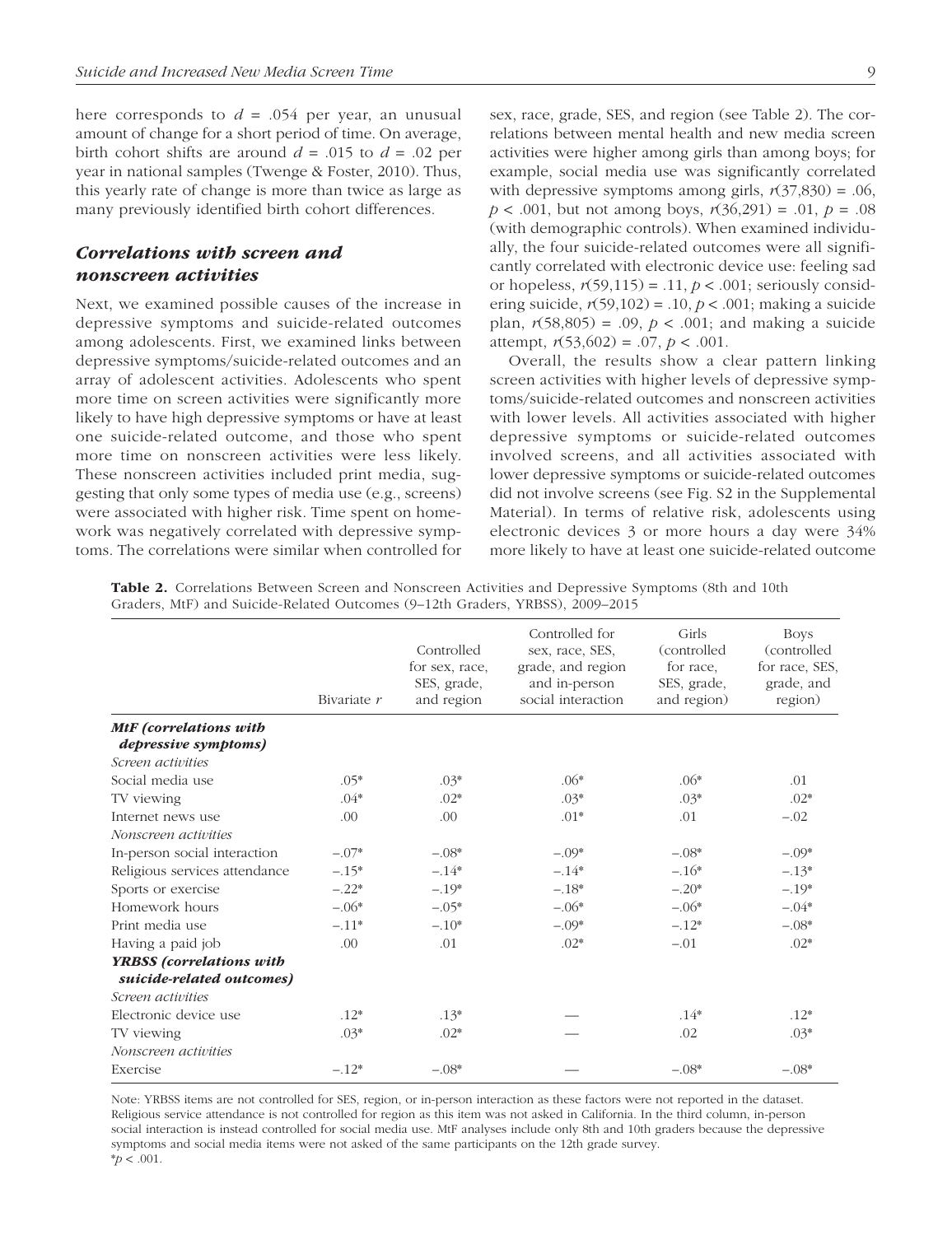

Fig. 2. Exposure-response relationship between electronic device use and having at least one suicide-related outcome, bivariate and with demographic controls for race, sex, and grade, 9–12th graders, Youth Risk Behavior Surveillance Survey (YRBSS), 2009–2015.

than those using devices 2 or fewer hours a day, and adolescents using social media sites every day were 13% more likely to report high levels of depressive symptoms than those using social media less often.

Electronic device use showed a clear exposureresponse relationship with having at least one suicide risk factor, in both bivariate analyses and those including demographic controls (see Fig. 2). Risks became elevated after 2 hours or more a day of electronic device use, when 33% of adolescents had at least one suiciderelated outcome, compared to 29% of those using electronic devices 1 hour a day. Among those who used electronic devices 5 or more hours a day, 48% had at least one suicide-related outcome. Thus, adolescents using devices 5 or more hours a day (vs. 1 hour) were 66% more likely to have at least one suicide-related outcome.

Because social media is a social activity, we also examined its links to in-person social interaction and their interaction in predicting depressive symptoms. Likely due to individual differences in sociability, adolescents who spent more time interacting with friends in person also spent more time on social media,  $r(110,603) = .27$ ,  $p < .001$  (with demographic controls included). In-person social interaction was the only nonscreen activity correlated > .20 with social media use,<sup>3</sup> creating the possibility of additive or suppressive effects. Thus, the third column in Table 2 reports correlations between activities and depressive symptoms

controlled for in-person social interaction (as well as the demographic controls). The correlation between depressive symptoms and social media use increases to  $r(75,371) = .06$ ,  $p < .001$ , when in-person social interaction is controlled—with  $r(37,829) = .08$ ,  $p < .001$  for girls, and *r*(36,290) = .04, *p* < .001 for boys. In a regression equation including social media use, in-person social interaction, and their cross-product to predict depressive symptoms, both social media use (β = .07,  $p < .001$ ) and in-person social interaction ( $\beta = -.09$ ,  $p <$ .001) were significant predictors, as was the cross-product (β = .02,  $p < .001$ ). Adolescents low in in-person social interaction and high in social media use reported the highest levels of depressive symptoms (see Fig. S3 in the [Supplemental Material](http://journals.sagepub.com/doi/suppl/10.1177/2167702617723376)). Among those low in inperson social interaction, social media use had a significant effect on depressive symptoms,  $F(1, 8,906) =$ 165.41,  $p < 001$ , but among those high in in-person social interaction, social media did not have a significant effect,  $F(1, 12,078) = 2.16$ ,  $p = .14$ .

Over the same time period that depressive symptoms and suicide-related outcomes increased, screen activities such as electronic device use, social media use, and reading Internet news increased and nonscreen activities decreased (see Table S1 and Fig. S4 in the [Supplemental Material](http://journals.sagepub.com/doi/suppl/10.1177/2167702617723376)). Thus, the only activities that both (a) predicted higher depressive symptoms or suicide-related outcomes and (b) increased at *d* ≥ .05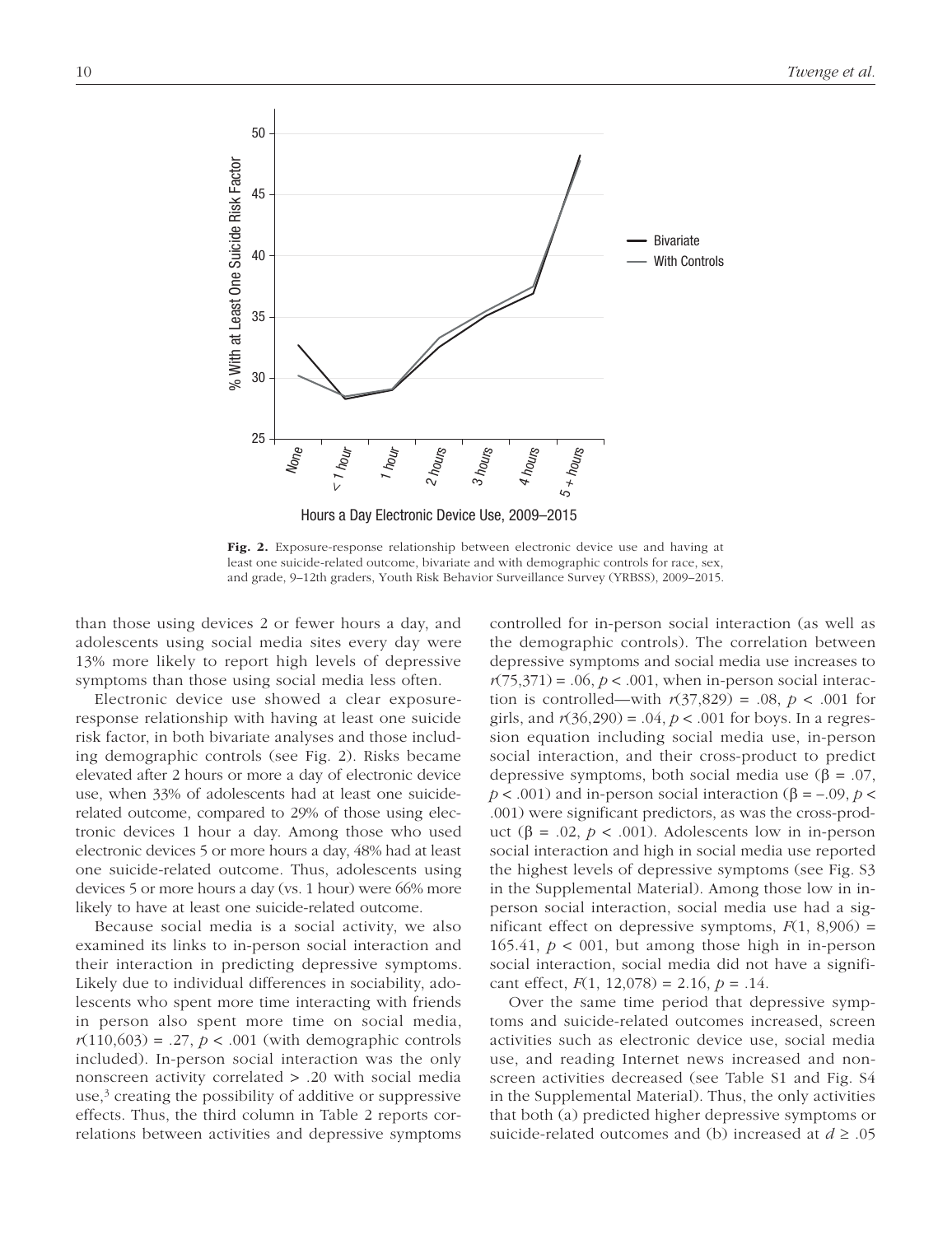since 2011/2012 are electronic device use, social media use, and reading Internet news. The only activities that (a) predicted lower depressive symptoms and (b) decreased at  $d \geq 0.05$  since 2011/2012 are in-person social interaction, print media use, sports/exercise, and religious service attendance. Thus, the increases in new media screen activities and the decreases in nonscreen activities may explain why depression and suicide increased among U.S. adolescents since 2010: Teens have spent more time on activities associated with increased risk of mental health issues and less time on activities associated with decreased risk of mental health issues.

# *Economic factors and new media by year*

Next, we considered whether economic factors might be possible mechanisms for the increase in mental health issues. The most data were available for depressive symptoms, which were collected every year since 1991. When matched by year, depressive symptoms (among 8th, 10th, and 12th graders) were not significantly correlated with any of the economic factors, including unemployment,  $r(25) = -.12$ ,  $p = .57$ ; Dow Jones Index change,  $r(25) = .22$ ,  $p = .30$ ; or the GINI index of income inequality,  $r(25) = -.10$ ,  $p = .64$ . Suicide-related outcomes were negatively related to the unemployment rate,  $r(9) = -.67$ ,  $p = .05$ , but were not significantly correlated with Dow Jones Index change,  $r(9) = -.08$ ,  $p = .84$ , or the GINI index of income inequality,  $r(9) = -.11$ ,  $p = .79$ . Suicide rates were not significantly correlated with unemployment,  $r(17) = .15$ ,  $p = .57$ , or Dow Jones Index change,  $r(17) = .08$ ,  $p =$ .76, but were significantly correlated with the GINI index of income inequality,  $r(17) = .69$ ,  $p = .002$ . Thus, the mental health indicators were mostly unconnected to cyclical economic factors, although suicide-related outcomes were higher when unemployment was lower, in direct opposition to the idea that economic hardship might be connected to more mental health issues. In contrast, the indicators of poor mental health rose in tandem with smartphone adoption: for depressive symptoms,  $r(9) = .87$ ,  $p = .002$ ; for suicide-related outcomes,  $r(5) = .78$ ,  $p = .12$ ; and for suicide rates,  $r(9) =$ .97,  $p < .001$ . The mental health indicators were also linked to mean frequency of social media use when matched by year: for depressive symptoms,  $r(7) = .87$ ,  $p = .01$ ; for suicide-related outcomes,  $r(4) = .97$ ,  $p =$ .03; and for suicide rates, *r*(7) = .96, *p* < .001.

## **Discussion**

After declining or staying stable for several decades, depressive symptoms, suicide-related outcomes, and suicide deaths became more prevalent among American adolescents between 2010 and 2015, especially among females. Thus, in these nationally representative samples, iGen adolescents reported experiencing more mental health issues than Millennial and GenX adolescents did at the same age, and more committed suicide. For the most part, the increases in mental health issues appeared across groups regardless of race/ethnicity, SES, region, and age/grade. Since 2010, adolescents spent more time on social media and electronic devices, activities positively correlated with depressive symptoms and suicide-related outcomes. Over the same years, adolescents spent less time on nonscreen activities such as in-person social interaction, print media, sports/exercise, and attending religious services, activities negatively correlated with depressive symptoms. If the rise in screen time caused the declines in nonscreen activities, new media screen time may be both directly and indirectly responsible for the increase in depressive symptoms and suicide-related outcomes. Thus, the rise in caseloads at high school and university counseling centers may be caused by greater numbers of iGen adolescents experiencing mental health issues, perhaps due to the profound shifts in how adolescents spend their leisure time. Thus, new media screen time should be understood as an important modern risk factor for depression and suicide.

The rise in depressive symptoms and suicide-related outcomes was exclusive to females. This suggests that screen time, perhaps especially social media, may have larger effects on adolescent girls' mental health than on boys' (and that is indeed what we found, with social media significantly correlated with depressive symptoms only among girls in some analyses and stronger correlations in others). The pattern for males, with increases in suicide deaths but not in depressive symptoms or suicide-related outcomes, suggests that boys' suicide deaths may be driven by other disorders and risk factors not assessed here (cf. Joiner, Buchman-Schmitt, & Chu, 2017).

Some have speculated that academic pressure and increased homework loads may be making students vulnerable to stress (Galloway et al., 2013; Neighmond, 2013) and thus at higher risk for developing mental health issues. However, adolescents who spent more time on homework had lower depressive symptoms, in effect ruling homework out as a possible direct cause. In addition, homework time declined slightly from 2012 through 2015, when depressive symptoms increased. Television watching was positively correlated with depressive symptoms and suicide-related outcomes but decreased since 2010 and thus is unlikely to be a current driving cause.

Indicators of economic recession (high unemployment and negative Dow Jones Index change) were not positively correlated with depressive symptoms,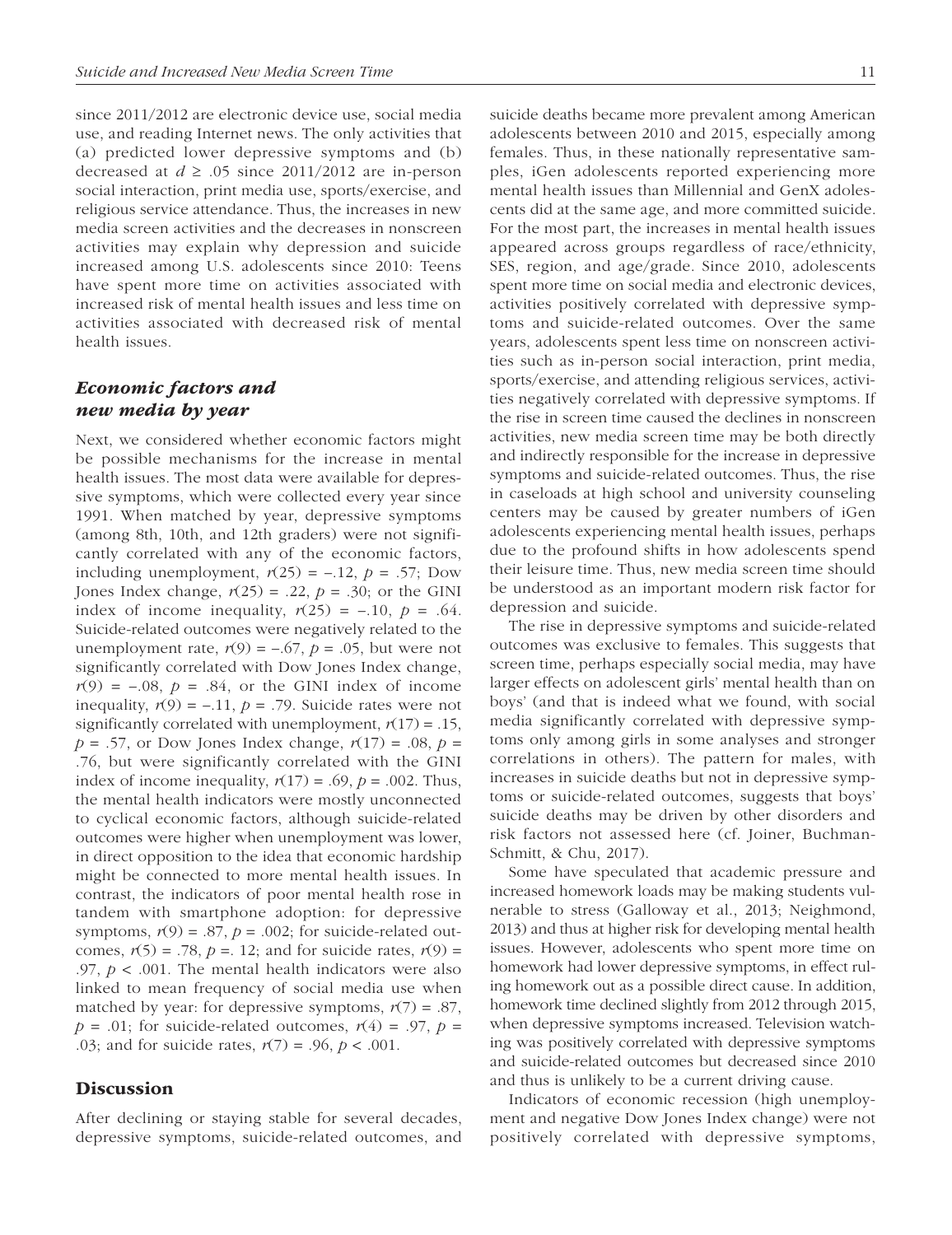suicide-related outcomes, or suicide deaths when matched by year (in contrast to smartphone adoption and social media use, which were positively correlated with mental health indicators when matched by year). The only significant correlation for economic factors went in the other direction, with higher suicide-related outcomes when unemployment was lower. This pattern likely occurred because these economic indicators bottomed out in 2007 through 2009 (the years of the Great Recession), whereas mental health issues did not begin to increase until after 2011, when the U.S. economy was improving. It is possible that economic hardship may have a delayed effect on adolescent mental health, in which effects do not appear until several years later. In this case, that would mean a delay of approximately 4 years (from 2008 to 2012) between the financial crisis and the increase in mental health issues among adolescents. It is possible that economic factors affect adults first and then take several years to affect adolescents. Perhaps future research will more precisely model delay times between these two variables and discover if they differ this much for adult versus adolescent populations. Finally, there is some evidence that income inequality is related to the rise in mental health issues, particularly suicide; this is consistent with previous research finding links between income inequality and lower happiness (Oishi et al., 2011).

The timing of the uptick in mental health issues, beginning around 2011–2012, is also worth noting. Smartphones were used by about half of Americans by late 2012. By 2015, 92% of teens and young adults owned a smartphone (Smith, 2017). Thus, smartphones were used by the majority of teens the year that depressive symptoms began to increase and by nearly all teens when depressive symptoms peaked. Another study found that major depressive episodes among teens ages 12 to 17 increased beginning in 2011 (Mojtabai et al., 2016). Although screen time was increasing and nonscreen activity time was decreasing for several years before 2011, the mental health effects of the shifts in adolescents' time use seems to have reached a tipping point around 2011–2012.

Screen time does not seem to displace in-person social interaction among individuals, likely due to individual differences in sociability. However, screen time does seem to have displaced in-person social interaction and other nonscreen activities on average over time, perhaps leading to the increase in mental health issues. Adolescents low in in-person social interaction and high in social media use reported the highest levels of depressive symptoms, suggesting this group is the most in need of intervention.

Of course, without experimental evidence, we cannot be certain that the increase in new media screen

time is the cause of the increase in mental health issues after 2011. It is possible, for example, that mental health issues increased for some other unknown reason and depressed teens were more likely to spend time on screens. However, three previous studies provide evidence that screen time, particularly social media use, may cause depressed mood rather than vice versa, at least among adults. One study using a longitudinal daily diary method found that the more participants used Facebook, the more negative mood they later felt. In contrast, negative mood did not lead to more Facebook use (Kross et al., 2013). Second, an experiment randomly assigned adults to either continue their usual Facebook use or to give up Facebook use for a week. Those who gave up Facebook reported fewer depressive symptoms at the end of the week than those still using Facebook, suggesting that Facebook use causes higher depressive symptoms (Tromholt, 2016). A third study using three longitudinal assessments each a year apart found that Facebook use lowered psychological well-being among adults but in-person social interaction increased it (Shakya & Christakis, 2017). These studies suggest that at least some of the causal arrow points from social media use to mental health issues. In addition, a well-characterized and empirically validated treatment for depression involves the routinization of the nonscreen activities examined here (e.g., in-person social interaction, exercise, and attending of communal events like religious services; e.g., Cuijpers, van Straten, & Warmerdam, 2007).

The current study has other strengths and limitations worth noting. The use of nationally representative samples suggests that the results should generalize to the population of 13- to 18-year-olds in the United States. However, we cannot know if these trends are similar among adolescents in other countries. The measures of depressive symptoms and suicide-related outcomes are based on self-report and thus carry the usual limitations of that method. However, previous research suggests that changes in socially desirable responding do not explain trends in reports of mood disorder symptoms (Twenge et al., 2010). However, the measure of suicide-related outcomes may be subject to more underreporting, with nonresponders more likely to have suicide risk factors (Podlogar et al., 2016). That may be one reason why the rise in suicide-related outcomes was smaller than that for depressive symptoms. However, suicide death rates, which are not subject to reporting biases, showed roughly the same magnitude of change as depressive symptoms, suggesting that the rise is not due to reporting bias.

The time use items in these surveys also have limitations. First, they are retrospective, asking participants to reflect on past activities, rather than contemporaneous time-diary studies, the gold standard in time use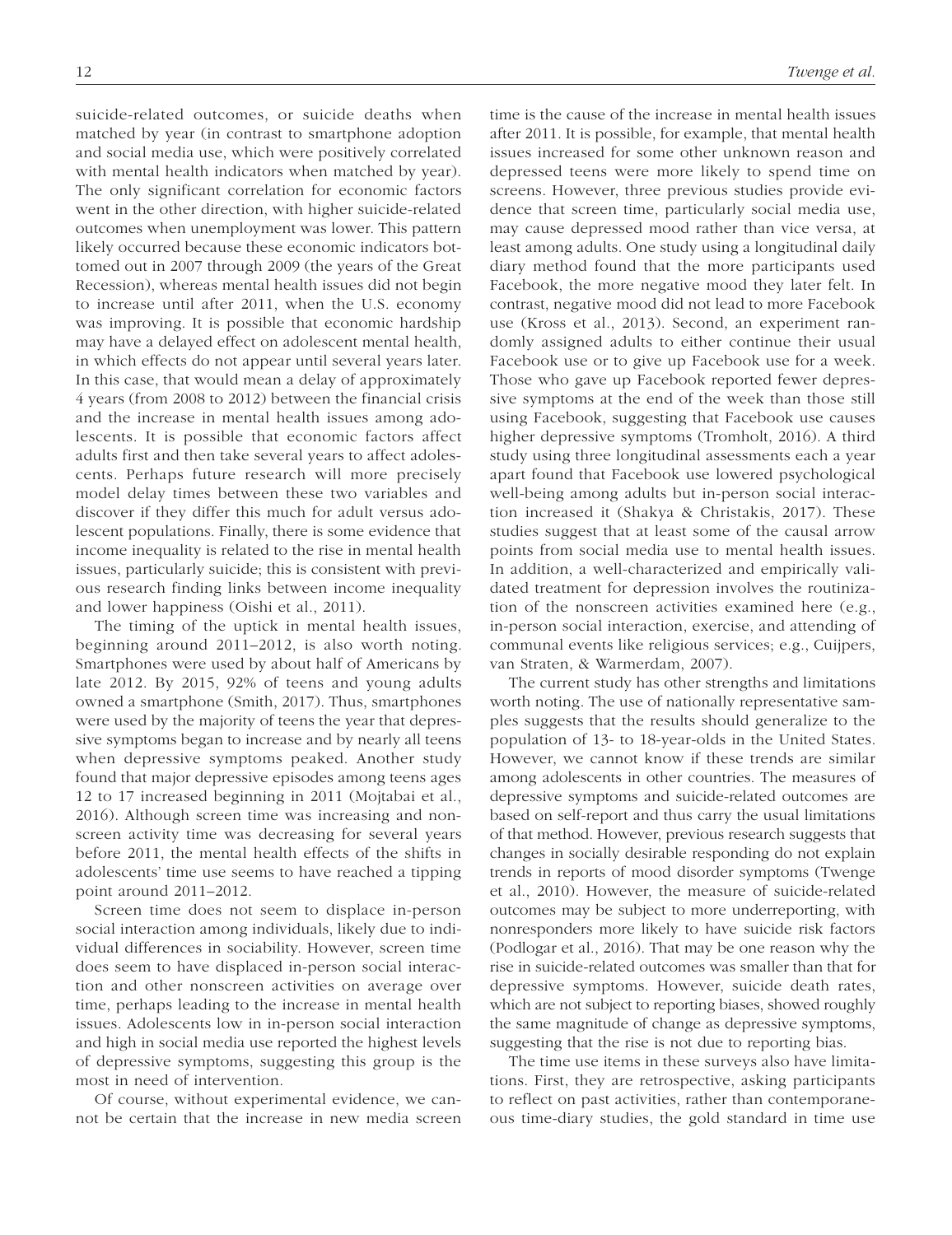research. Fortunately, comparisons of survey responses and experience sampling in the same individuals find that survey estimates are consistent with experience sampling results, especially for regularly occurring activities (Sonnenberg, Bettina, Michaela, Cornelia, & Wagner, 2012). The social media item here is especially limited given its use of broad categories such as "almost every day," especially given that a sizable majority of adolescents now use social media every day. Nevertheless, it produces similar, though smaller, correlations than the electronic device item, which was instead asked in terms of hours per day. Finally, we do not know if adolescents who are depressed display more recall bias about their activities.

Another measurement-related limitation is that the syndromal coverage of the depressive symptoms measure used here was incomplete. Although symptoms like anhedonia and low self-esteem were assessed, other key symptoms such as insomnia and anergia were not. Insomnia and/or reduced sleep time may be of particular interest, as previous research has linked screen time to reduced sleep (Hysing et al., 2015) and short sleep duration is a risk factor for depression and suicide (Glozier et al., 2010; Zhai, Zhang, & Zhang, 2015). Future research should explore whether the increase in screen time has led to a decrease in total sleep time, which could in turn be at least partially responsible for the increases in mental health issues.

In conclusion, adolescent mental health issues rose sharply since 2010, especially among females. New media screen time is both associated with mental health issues and increased over this time period. Thus, it seems likely that the concomitant rise of screen time and adolescent depression and suicide is not coincidental.

#### **Notes**

1. The generations represented here include GenX (born approximately 1965–1979), Millennials (1980–1994), and iGen (1995–2012). The birth year cutoffs for generations are arbitrary and not necessarily scientific (Twenge, 2014, 2017), so we will use them only to discuss the results and not as groupings for analyses.

2. The databases here employ a time-lag design (samples of the same age during different years). This design eliminates age effects, but any differences can be due to either birth cohort (year of birth) or time period (year of the survey). A birth cohort effect impacts only those born at a certain time, but a time period effect impacts those of all ages (Campbell, Campbell, Siedor, & Twenge, 2015). We rely on the term birth cohort trends for the sake of brevity, but these effects could also be appearing among adults as well (a time period effect). 3. Of the nonscreen activities in MtF, sports/exercise had the second highest correlation with social media use,  $r(110,603) = .11$ , *p* < .001, and was also correlated with in-person social interaction,  $r(120,227) = .24$ ,  $p < .001$ . A regression equation including

social media use, in-person interaction, sports/exercise, and the demographic factors showed significant effects for all three activities on depressive symptoms: for social media use,  $\beta$  = .07,  $p < .001$ ; for in-person social interaction,  $\beta = -.05$ ,  $p < .001$ ; and for sports/exercise,  $β = -.19$ ,  $p < .001$ . Thus, among these three activities, sports/exercise was the strongest predictor of depressive symptoms. However, sports/exercise changed less between 2012 and 2015  $(d = -.07)$  than in-person social interaction  $(d = -18)$  or social media use  $(d = 0.19)$ ; see Table S1 in the [Supplemental Material\)](http://journals.sagepub.com/doi/suppl/10.1177/2167702617723376), suggesting shifts over the years in all three may have played a role in the increase in depressive symptoms.

#### References

- Anderssen, E. (2013, January 21). Why are today's teenagers feeling so anxious? *The Globe and Mail*. Retrieved from [https://beta.theglobeandmail.com/life/health-and-fitness/](https://beta.theglobeandmail.com/life/health-and-fitness/health/conditions/why-are-todays-teenagers-feeling-so-anxious/article7604612/) [health/conditions/why-are-todays-teenagers-feeling-so](https://beta.theglobeandmail.com/life/health-and-fitness/health/conditions/why-are-todays-teenagers-feeling-so-anxious/article7604612/)[anxious/article7604612/](https://beta.theglobeandmail.com/life/health-and-fitness/health/conditions/why-are-todays-teenagers-feeling-so-anxious/article7604612/)
- Andreassen, C. S., Billieux, J., Griffiths, M. D., Kuss, D. J., Demetrovics, Z., Mazzoni, E., & Pallesen, S. (2016). The relationship between addictive use of social media and video games and symptoms of psychiatric disorders: A large-scale cross-sectional study. *Psychology of Addictive Behaviors*, *30*, 252–262.
- Augner, C., & Hacker, G. W. (2012). Associations between problematic mobile phone use and psychological parameters in young adults. *International Journal of Public Health*, *57*, 437–441.
- Badcock, P., Davey, C., Whittle, S., Allen, N., & Friston, K. (2017). The depressed brain: An evolutionary systems theory. *Trends in Cognitive Sciences*, *21*, 182–194.
- Baumeister, R. F., & Leary, M. R. (1995). The need to belong: Desire for interpersonal attachments as a fundamental human motivation. *Psychological Bulletin*, *117*, 497–529.
- Beiter, R., Nash, R., McCrady, M., Rhoades, D., Linscomb, M., Clarahan, M., & Sammut, S. (2015). The prevalence and correlates of depression, anxiety, and stress in a sample of college students. *Journal of Affective Disorders*, 17390–17396.
- Berman, A. L. (2009). Depression and suicide. In I. H. Gotlib & C. L. Hammen (Eds.), *Handbook of depression* (2nd ed., pp. 510–530). New York, NY: Guilford.
- Brown, S., Stykes, B. L., & Manning, W. (2016). Trends in children's family instability, 1995-2010. *Journal of Marriage & Family*, *78*, 1173–1183.
- Campbell, W. K., Campbell, S., Siedor, L. E., & Twenge, J. M. (2015). Generational differences are real and useful. *Industrial and Organizational Psychology: Perspectives on Science and Practice*, *8*, 324–331.
- Center for Collegiate Mental Health. (2015). *2015 annual report, Pennsylvania State University*. Retrieved from [https://sites.psu.edu/ccmh/files/2016/01/2015\\_CCMH\\_](https://sites.psu.edu/ccmh/files/2016/01/2015_CCMH_Report_1-18-2015.pdf) [Report\\_1-18-2015.pdf](https://sites.psu.edu/ccmh/files/2016/01/2015_CCMH_Report_1-18-2015.pdf)
- Centers for Disease Control. (2016). *Youth Risk Behavior Surveillance System (YRBSS)*. Division of Adolescent and School Health. Retrieved from [https://www.cdc.gov/](https://www.cdc.gov/healthyyouth/data/yrbs/index.htm) [healthyyouth/data/yrbs/index.htm](https://www.cdc.gov/healthyyouth/data/yrbs/index.htm)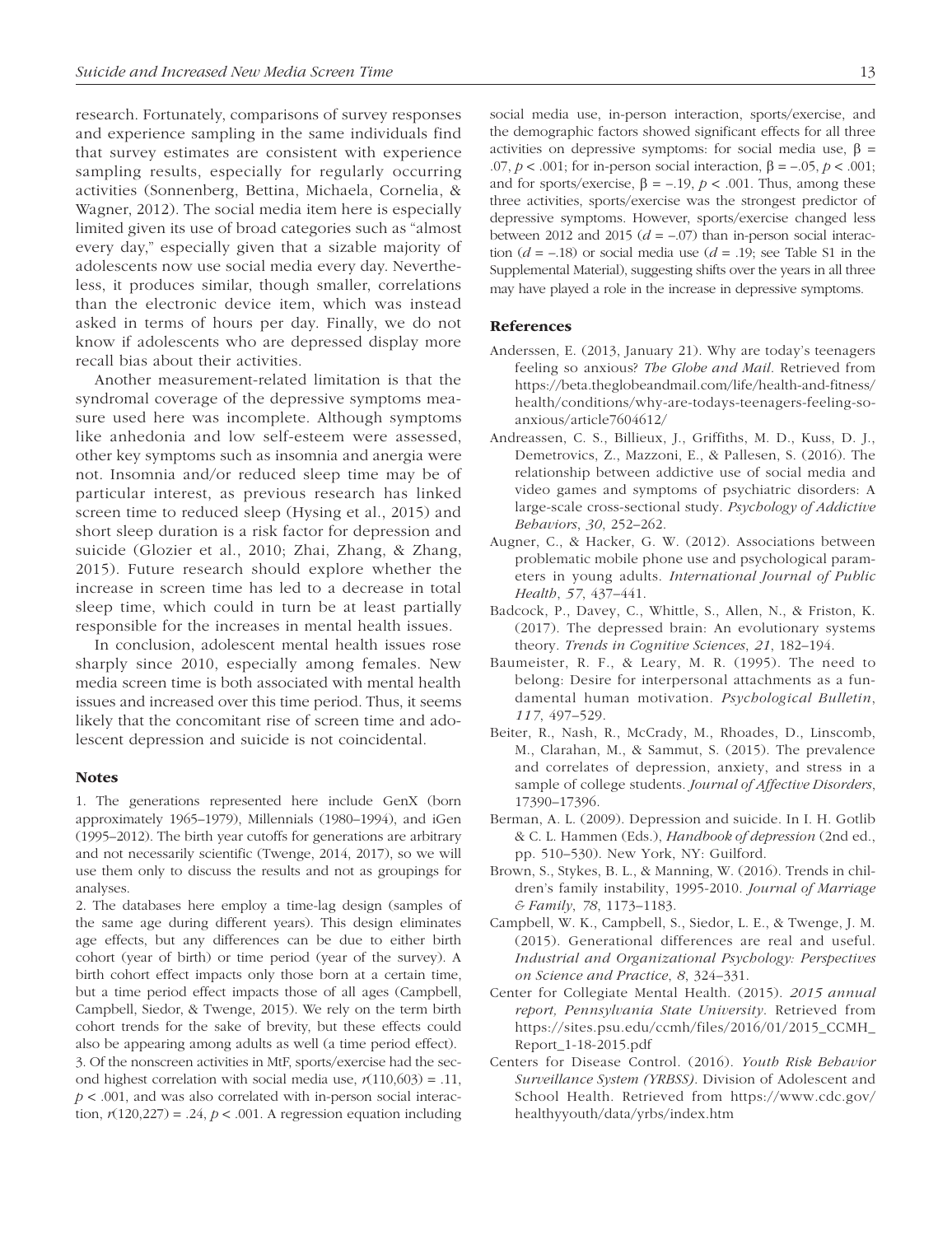- Centers for Disease Control. (2017). *WISQARS fatal injury reports, national and regional, 1999–2015*. National Center for Injury Prevention and Control. Retrieved from [https://](https://webappa.cdc.gov/sasweb/ncipc/mortrate10_us.html) [webappa.cdc.gov/sasweb/ncipc/mortrate10\\_us.html](https://webappa.cdc.gov/sasweb/ncipc/mortrate10_us.html)
- Centers for Disease Control and Prevention (2017). *Suicide and self-inflicted injury*. *Fast Stats*. Retrieved from [https://](https://www.cdc.gov/nchs/fastats/suicide.htm) [www.cdc.gov/nchs/fastats/suicide.htm](https://www.cdc.gov/nchs/fastats/suicide.htm)
- Chu, C., Buchman-Schmitt, J., Stanley, I., Hom, M., Tucker, R., Hagan, C., . . . Joiner, T. (2017). *The Interpersonal Theory of Suicide: A systematic review and meta-analysis of a decade of cross-national research*. Manuscript under editorial review.
- Collishaw, S. (2014). Annual research review: Secular trends in child and adolescent mental health. *Journal of Child Psychology and Psychiatry*, *56*, 370–393.
- Collishaw, S., Maughan, B., Goodman, R., & Pickles, A. (2004). Time trends in adolescent mental health. *Journal of Child Psychology and Psychiatry*, *45*, 1350–1362.
- Collishaw, S., Maughan, B., Natarajan, L., & Pickles, A. (2010). Trends in adolescent emotional problems in England: A comparison of two national cohorts twenty years apart. *Journal of Child Psychology and Psychiatry*, *51*, 885–894.
- Costello, J. E., Erkanli, A., & Angold, A. (2006). Is there an epidemic of child or adolescent depression? *Journal of Child Psychology and Psychiatry*, *47*, 1263–1271.
- Cuijpers, P., van Straten, A., & Warmerdam, L. (2007). Behavioral activation treatments for depression: A metaanalysis. *Clinical Psychology Review*, *27*, 318–326.
- Cummins, D. (2016, August 29). What's making students 'less resilient'? *PBS Newshour*. Retrieved from [http://www.pbs](http://www.pbs.org/newshour/making-sense/student-resilience-time-low/) [.org/newshour/making-sense/student-resilience-time-low/](http://www.pbs.org/newshour/making-sense/student-resilience-time-low/)
- Curtin, S. C., Warner, M., & Hedegaard, H. (2016). Increase in suicide in the United States, 1999-2014. *NCHS Data Brief, 241*. Hyattsville, MD: National Center for Health Statistics.
- Deters, F. G., & Mehl, M. R. (2013). Does posting Facebook status updates increase or decrease loneliness? An online social networking experiment. *Social Psychological and Personality Science*, *4*, 579–586.
- Dienlin, T., Masur, P. K., & Trepte, S. (2017). Reinforcement or displacement? The reciprocity of FtF, IM, and SNS communication and their effects on loneliness and life satisfaction. *Journal of Computer-Mediated Communication*, *22*, 71–87.
- Galloway, M., Conner, J., & Pope, D. (2013). Nonacademic effects of homework in privileged, high-performing high schools. *Journal of Experimental Education*, *81*, 490–510.
- Glowinski, A. L., & D'Amelio, G. (2016). Depression is a deadly growing threat to our youth: Time to rally. *Pediatrics*, *138*(6), 2869.
- Glozier, N., Martiniuk, A., Patton, G., Ivers, R., Li, Q., Hickie, I., Senserrick, T., Woodward, M., Norton, R., & Stevenson, M. (2010). Short sleep duration in prevalent and persistent psychological distress in young adults: The DRIVE study. *Sleep*, *33*, 1139–1145.
- Grossmann, I., & Varnum, M. W. (2015). Social structure, infectious diseases, disasters, secularism, and cultural change in America. *Psychological Science*, *26*, 311–324.
- Huang, C. (2017). Time spent on social network sites and psychological well-being: A meta-analysis. *Cyberpsychology, Behavior, and Social Networking*, *20*(6), 346–354.
- Hysing, M., Pallesen, S., Stormark, K. M., Jakobsen, R., Lundervold, A. J., & Sivertsen, B. (2015). Sleep and use of electronic devices in adolescence: Results from a large population-based study. *BMJ Open*, *5*(1), e006748.
- Johnston, L. D., Bachman, J. G., O'Malley, P. M., Schulenberg, J. E., & Miech, R. A. (2016). *Monitoring the Future: A continuing study of American youth (8th- and 10th-Grade Surveys), 2015 (ICPSR36407)*. Ann Arbor: Institute for Social Research, The University of Michigan.
- Joiner, T. E. (2005). *Why people die by suicide*. Cambridge, MA: Harvard University Press.
- Joiner, T. E., Buchman-Schmitt, J., & Chu, C. (2017). Do undiagnosed suicide decedents have symptoms of a mental disorder? *Journal of Clinical Psychology*. Advance online publication. doi:10.1002/jclp.22498
- Klerman, G. L., & Weissman, M. M. (1989). Increasing rates of depression. *Journal of the American Medical Association*, *261*, 2229–2235.
- Kross, E., Verduyn, P., Demiralp, E., Park, J., Lee, D. S., Lin, N., . . . Ybarra, O. (2013). Facebook use predicts declines in subjective well-being in young adults. *PLOS One*, *8*, e69841. doi:10.1371/journal.pone.0069841
- Lieberman, M. (2013). *Social: Why our brains are hardwired to connect*. New York, NY: Crown.
- McCabe, S. E., West, B. T., Veliz, P., McCabe, V. V., Stoddard, S. A., & Boyd, C. J. (2017). Trends in medical and nonmedical use of prescription opioids among U.S. adolescents: 1976–2015. *Pediatrics*, *139*, e2016–e2387.
- Mojtabai, R., Olfson, M., & Han, B. (2016). National trends in the prevalence and treatment of depression in adolescents and young adults. *Pediatrics*, *138*(6).
- Neighmond, P. (2013, December 2). School stress takes a toll on health, teens and parents say. *Shots: Health News from National Public Radio*. Retrieved from [http://www.npr](http://www.npr.org/sections/health-shots/2013/12/02/246599742/school-stress-takes-a-toll-on-health-teens-and-parents-say) [.org/sections/health-shots/2013/12/02/246599742/school](http://www.npr.org/sections/health-shots/2013/12/02/246599742/school-stress-takes-a-toll-on-health-teens-and-parents-say)[stress-takes-a-toll-on-health-teens-and-parents-say](http://www.npr.org/sections/health-shots/2013/12/02/246599742/school-stress-takes-a-toll-on-health-teens-and-parents-say)
- New, J. (2017, January 13). Balancing response and treatment. *Inside Higher Ed*. Retrieved from [https://www](https://www.insidehighered.com/news/2017/01/13/colleges-struggle-provide-ongoing-treatment-demands-mental-health-services-increases) [.insidehighered.com/news/2017/01/13/colleges-struggle](https://www.insidehighered.com/news/2017/01/13/colleges-struggle-provide-ongoing-treatment-demands-mental-health-services-increases)[provide-ongoing-treatment-demands-mental-health](https://www.insidehighered.com/news/2017/01/13/colleges-struggle-provide-ongoing-treatment-demands-mental-health-services-increases)[services-increases](https://www.insidehighered.com/news/2017/01/13/colleges-struggle-provide-ongoing-treatment-demands-mental-health-services-increases)
- Newcomb, M. D., Huba, G. J., & Bentler, P. M. (1981). A multidimensional assessment of stressful life events among adolescents: Derivation and correlates. *Journal of Health and Social Behavior*, *22*, 400–415.
- Noguchi, S. (2014, February 5). Teen health: Depression, anxiety and social phobias rising in kids, educators say. *San Jose Mercury News*. Retrieved from [http://www](http://www.mercurynews.com/2014/02/05/teen-health-depression-anxiety-and-social-phobias-rising-in-kids-educators-say/) [.mercurynews.com/2014/02/05/teen-health-depression](http://www.mercurynews.com/2014/02/05/teen-health-depression-anxiety-and-social-phobias-rising-in-kids-educators-say/)[anxiety-and-social-phobias-rising-in-kids-educators-say/](http://www.mercurynews.com/2014/02/05/teen-health-depression-anxiety-and-social-phobias-rising-in-kids-educators-say/)
- Novotney, A. (2014, September). Students under pressure: College and university counseling centers are examining how best to serve the growing number of students seeking their services. *APA Monitor*. Retrieved from [http://](http://www.apa.org/monitor/2014/09/cover-pressure.aspx) [www.apa.org/monitor/2014/09/cover-pressure.aspx](http://www.apa.org/monitor/2014/09/cover-pressure.aspx)
- Ogden, C. L., Carroll, M. D., Lawman, H. G., Fryar, C. D., Kruszon-Moran, D., Kit, B. K., & Flegal, K. M. (2016). Trends in obesity prevalence among children and adolescents in the United States, 1988-1994 through 2013-2014.